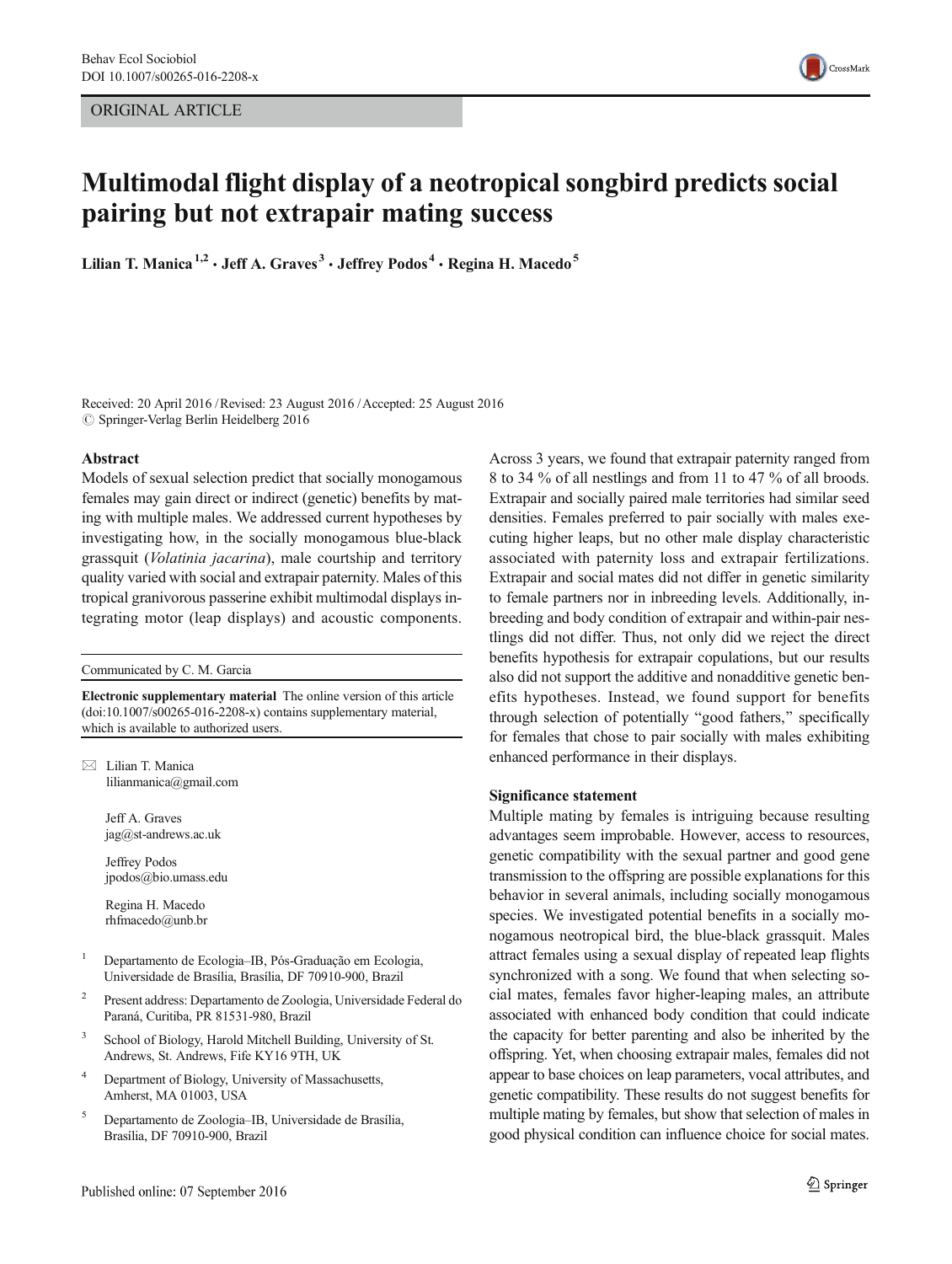Keywords Good genes . Multimodal signals . Polyandry . Sexual selection . Social monogamy

# Introduction

A question of ongoing debate in evolutionary biology is why females of many socially monogamous species choose to mate with multiple males. Although polygyny can enhance reproductive success in males, sexual polyandry for females would seem to be nonadaptive primarily because, in theory, female reproductive success should increase with egg viability but not with the number of mates (Bateman [1948](#page-11-0); Westneat and Stewart [2003;](#page-13-0) Arnqvist and Kirkpatrick [2005](#page-11-0)). One potential explanation for this conundrum is that only a few females can pair with the most attractive or preferred males (Wagner [1998\)](#page-13-0), so that extrapair copulations help other females compensate for prior unfavorable choices (Gowaty [1996](#page-12-0); review in Jennions and Petrie [2000](#page-12-0); Simmons [2005\)](#page-12-0). Adaptive benefits of mating with multiple males in this scenario have been explored and verified across a number of taxa including insects (Arnqvist and Nilsson [2000;](#page-11-0) Michalczyk et al. [2011\)](#page-12-0), birds (Foerster et al. [2003;](#page-11-0) Tarvin et al. [2005;](#page-12-0) Gerlach et al. [2011](#page-11-0); Reid et al. [2011](#page-12-0); Varian-Ramos and Webster [2012](#page-13-0)), and mammals (Cohas et al. [2007;](#page-11-0) Nichols et al. [2015\)](#page-12-0).

Benefits of mating with nonsocial pairs can be direct (nongenetic), such as when extrapair males provide resources that benefit female ability to care for their offspring, or indirect (genetic). In the latter case, genetic benefits may be associated with obtaining "good genes" for offspring, which contribute to trait evolution (additive genetic benefits). Alternatively, when females choose extrapair males with whom they are genetically more compatible, as compared to their social mates, they may increase offspring heterozygosity and avoid inbreeding depression (nonadditive genetic benefits) (review in Griffith et al. [2002](#page-12-0); Neff and Pitcher [2005](#page-12-0); examples in Gray [1997;](#page-12-0) Foerster et al. [2003](#page-11-0); Arnqvist and Kirkpatrick [2005;](#page-11-0) Tarvin et al. [2005](#page-12-0); Tryjanowski and Hromada [2005](#page-13-0); Hoffman et al. [2007](#page-12-0); Rubenstein [2007](#page-12-0); Varian-Ramos and Webster [2012;](#page-13-0) Arct et al. [2015](#page-11-0); Reid et al. [2015;](#page-12-0) Winternitz et al. [2015](#page-13-0); see Akçay and Roughgarden [2007](#page-11-0); Forstmeier et al. [2014;](#page-11-0) Hsu et al. [2014](#page-12-0) for a contrary view).

In a wide range of animal taxa, male mating signals (ornaments and displays) are the main cues females use to assess potential partners relative to esthetic features or the types of benefits they might provide (Darwin [1871;](#page-11-0) Andersson [1994](#page-11-0); Candolin [2003](#page-11-0); Byers and Waits [2006;](#page-11-0) Byers et al. [2010](#page-11-0)). One theoretical proposal is that mating signals evolve to provide reliable indicators of a signaler quality, with only the highest quality males able to produce the most elaborate or stereotyped signals (Johnstone [1997](#page-12-0); Searcy and Nowicki [2005](#page-12-0)). Furthermore, in some species, males have evolved multimodal signals that feature combinations of signal attributes and modalities. Such may combine intense colors, visual patterns,

vocalizations, vibrational cues, chemical cues, and stereotyped exaggerated visual displays (Møller and Pomiankowski [1993;](#page-12-0) Bradbury and Vehrencamp [1998;](#page-11-0) Cooper and Goller [2004](#page-11-0); Hebets and Papaj [2005](#page-12-0); Partan and Marler [2005;](#page-12-0) DuVal [2007](#page-11-0); Byers et al. [2010](#page-11-0); O'Loghlen and Rothstein [2010a\)](#page-12-0). Different components of a multimodal signal may reveal distinct signaler properties (multiple message hypothesis) or may convey overlapping information about signaler quality (redundant signal or backup signals hypothesis, Møller and Pomiankowski [1993;](#page-12-0) Johnstone [1996;](#page-12-0) Bradbury and Vehrencamp [1998;](#page-11-0) Candolin [2003\)](#page-11-0).

Females might rely on different components of multimodal signals to guide social pairing versus extrapair mating. In the common yellowthroat (Geothlypis trichas), for example, plumage ornaments predict within-pair mating success while song consistency predicts extrapair mating success (Taff et al. [2012\)](#page-12-0). Yet overall, little is known about the association in nature of multimodal display components and reproductive fitness (Elias et al. [2006;](#page-11-0) O'Loghlen and Rothstein [2010b](#page-12-0); Barske et al. [2011;](#page-11-0) Gray et al. [2014](#page-12-0); Lehtonen and Kvarnemo [2015](#page-12-0); review in Candolin [2003](#page-11-0)). This lack of information is especially significant given that "selection never operates on a single trait in isolation" (p. 421, Brooks and Griffith [2010](#page-11-0)). This scarcity of empirical information constrains our capacity to evaluate multiple parameters of fitness that may influence the production of within-pair versus extrapair offspring (Møller et al. [1998](#page-12-0); Freeman-Gallant et al. [2009](#page-11-0); Taff et al. [2012](#page-12-0); Grunst and Grunst [2014](#page-12-0)).

Our study focuses on male sexual displays, and their fitness correlates in a wild population of a neotropical passerine, the blue-black grassquit (Volatinia jacarina). This species provides an excellent opportunity to document associations between motor and acoustic display components and fitness in a socially monogamous species. Males execute two types of courtship displays: a short, buzzy vocalization while perched, and leaps coupled with a forward and reversed rotation in body axis and synchronized with the same vocalization (leap display, hereafter; Alderton [1963](#page-11-0); Almeida and Macedo [2001;](#page-11-0) Sick [2001](#page-12-0); Manica et al. [2013;](#page-12-0) see Online Resource 1). Male vocalization is composed invariably of a single note, lasting no more than 0.5 s, and with a striking descending pattern in frequency (from ~13 to 2 kHz, Fandiño-Mariño and Vielliard [2004,](#page-11-0) present study). Despite being acoustically complex, this sound is consistent across time, showing low within-individual variation (Manica et al. [2014,](#page-12-0) [2016](#page-12-0)) and a high level of stereotypy (Fandiño-Mariño and Vielliard [2004](#page-11-0); Dias [2009\)](#page-11-0). Because the short vocalization is a male-specific signal and intrinsic to a leap display clearly associated with female attraction and territorial defense (Almeida and Macedo [2001](#page-11-0)), we refer to it as a "song" hereafter.

During approximately 5 months of the breeding season, males settle within small-sized territories (13 to 72.5 m<sup>2</sup>, Almeida and Macedo [2001](#page-11-0)) and use a few specific (two to four) perches from which to conduct displays. The male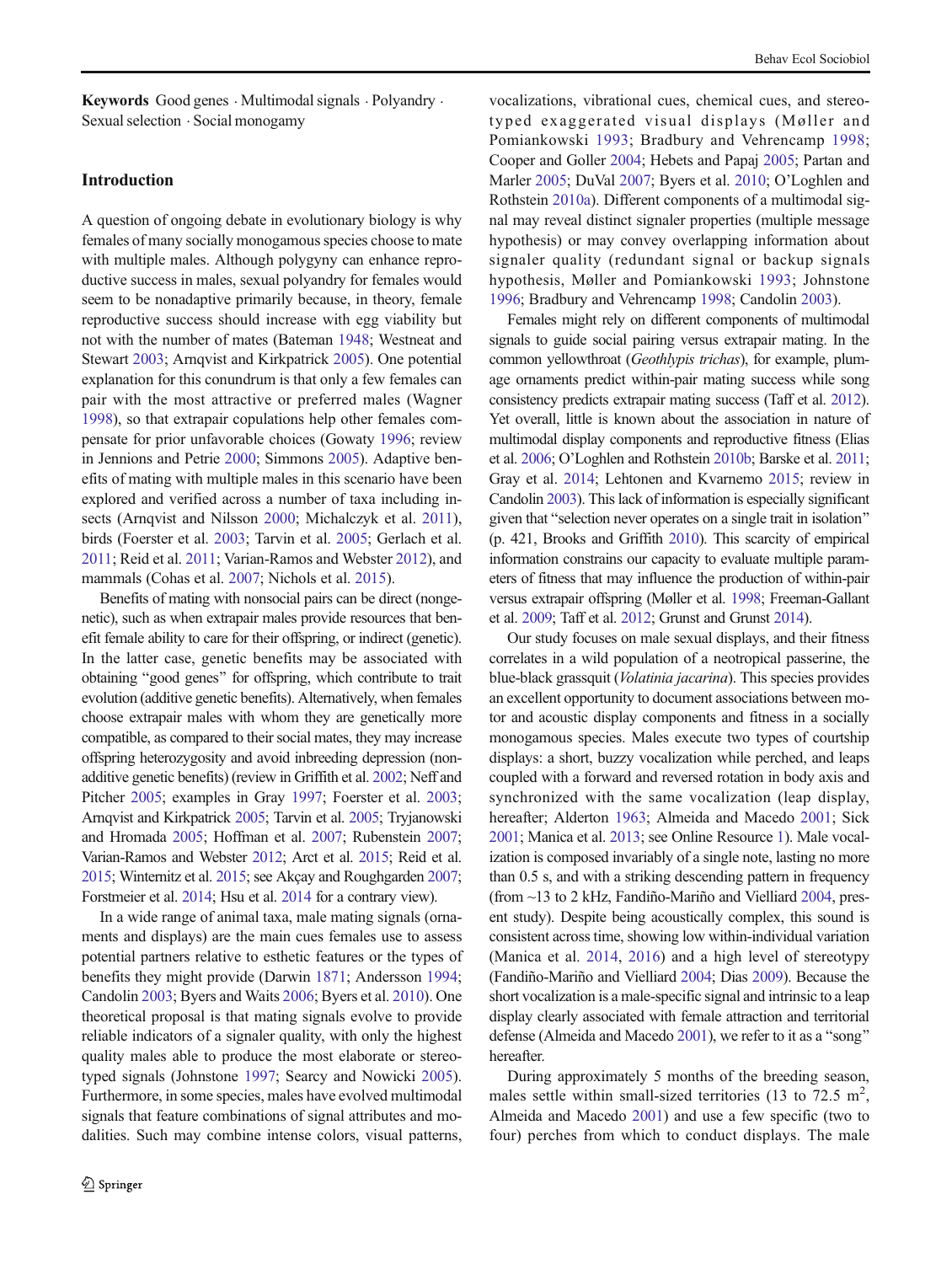display may demand extraordinary energy, as individuals may spend up to a half-hour leaping uninterruptedly (Manica et al. [2013\)](#page-12-0). Individuals in surrounding territories may easily detect males carrying out displays, since grassquits occupy natural grasslands and human-disturbed open areas (Almeida and Macedo [2001](#page-11-0); Sick [2001](#page-12-0)). Males conducting leap displays may also be exposed to high predation risk as well as draw the attention of nest predators searching for food within their territories (Dias et al. [2010\)](#page-11-0). Display investment is somewhat biased toward nonnesting periods, but males can be detected executing leap displays even after having paired with a female (LTM and RHM, unpublished data). During the breeding season, male nuptial plumage is blue-black and iridescent with white shoulder and underwing patches that are exposed during leap displays (Sick [2001\)](#page-12-0).

Males vary in all of these ornamental parameters, which in turn have been shown to correlate with measures of male health or condition. For example, coccidian parasitism negatively influenced nuptial plumage coverage as well as leap frequency in males in the wild (Costa and Macedo [2005\)](#page-11-0) and display traits for males in captivity (Aguilar et al. [2008\)](#page-11-0). Additionally, plumage color quality is also associated with male condition during molt (Doucet [2002](#page-11-0)). In a previous study with a small sample of grassquits (11 nests and 20 nestlings), extrapair fertilizations were recorded in 50 % of broods and 64 % of nestlings, and male pairing and nesting success were associated with leap height and leap display rate (Carvalho et al. [2006](#page-11-0)). However, the importance of acoustic and plumage display components in mate choice, especially as they relate to within-pair versus extrapair mate choice, remains unknown.

Our most general hypothesis in this study is that females will prefer elaborate male motor and acoustic display traits in both within-pair and extrapair mating contexts. Within-pair preference for elaborate males is an expectation of classic sexual selection theory (Andersson [1994;](#page-11-0) Andersson and Simmons [2006;](#page-11-0) Kokko et al. [2006](#page-12-0)). A number of factors might drive preferences for extrapair males. One such factor is that mating with extrapair males could provide females with access to more abundant or higher-quality resources (i.e., higher food density) in comparison to those available through their social mates. Blue-black grassquits are granivorous, and a seed-provisioning experiment with the species showed that extrapair females visited males in food-rich territories more frequently, and that socially paired females in such territories produced larger clutches (Dias and Macedo [2011\)](#page-11-0). Females seeking extrapair mates might also gain indirect genetic benefits for their young. Choice for extrapair mates might be based upon the execution of high-performance display components, in both leaps and vocal structure, since such males might sire higher-quality offspring. Additionally, extrapair mating might improve offspring genetic heterozygosity; if so, we would expect females to be less genetically similar to extrapair males than to their social mates, and extrapair

nestlings to be less inbred, and in better body condition compared to within-pair nestlings. We tested these hypotheses by determining whether success in social pairing, loss of paternity in social broods, and extrapair paternity success are associated with male display characteristics. We also tested these hypotheses by comparing socially paired males with the extrapair males to which they lost paternity, relative to food resources in their territories, display components, genetic similarity to the female, and heterozygosity levels.

# Methods

#### Study area and sampling

We conducted this study at Fazenda Água Limpa (15° 56′ S, 47° 56′ W), a property of the Universidade de Brasília located 28 km from Brasília, DF, Brazil, during three breeding seasons (October to February, 2008–2009, 2009–2010, and 2010– 2011; years 1, 2, and 3, hereafter). Our main study site was approximately 6.56 ha, and consisted of an abandoned orchard, altered grasslands, and shrubby vegetation within a matrix of natural cerrado, i.e., tropical savanna.

Beginning in October annually, blue-black grassquits migrate from different parts of northern to central Brazil, where our field site is located and where breeding occurs. We captured birds with mist nets from 0700 hours to 1200 hours, three times weekly from October to December each year. Birds were marked with a combination of three colored plastic bands and one numbered aluminum band supplied by the Brazilian Bird Banding Agency (CEMAVE/ICMBio). From each bird, we collected, via brachial venipuncture, approximately 60 μl of blood that was then stored in Queen's lysis buffer solution (Seutin et al. [1991\)](#page-12-0) and refrigerated at 4 °C.

## Nest monitoring

We conducted extensive searches for nests by following birds carrying nesting material and by inspecting all potential nesting sites, especially in areas close to perches of displaying males. Once located, we monitored active nests every 2 or 3 days for the number of eggs/nestlings and for hatching and fledging dates. We collected approximately 20 μl of blood from nestlings 4 days post-hatch or older. When possible, we assigned social parents to each nest, by identifying leg bands of individuals brooding or feeding nestlings. Our parentage analyses (see below) only included social parents confirmed through direct observation. We measured nestling body mass at 1–3 days post-hatching with a spring scale (0.1 g resolution), and tarsus length with calipers (0.1 mm resolution), and calculated a body condition index as body mass divided by tarsus length (as in Costa and Macedo [2005;](#page-11-0) Aguilar et al. [2008](#page-11-0)).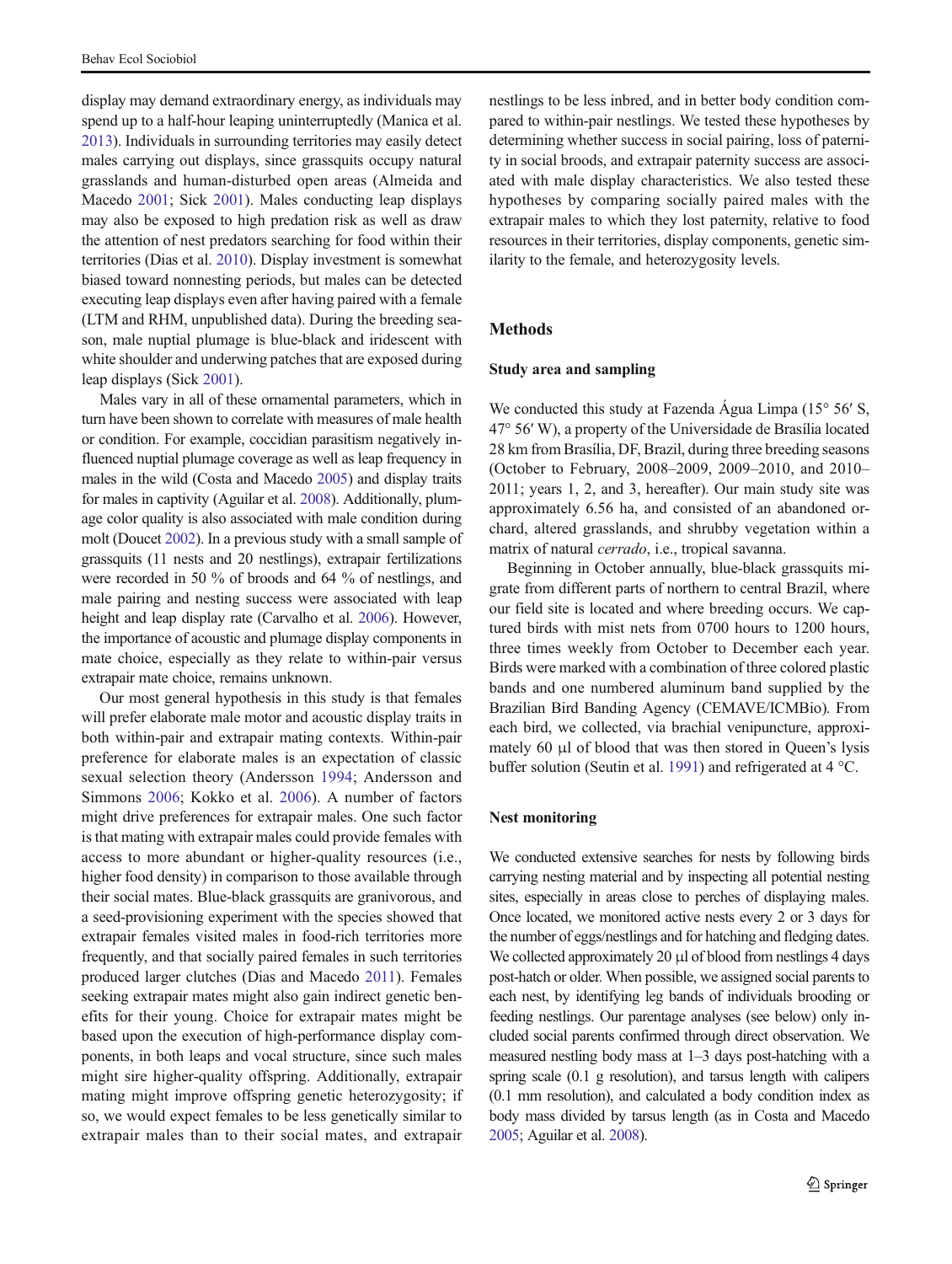#### Male mating displays

We conducted 30-min focal observations of territorial males, to document motor and acoustic aspects of their mating displays. Focal observations were conducted between 0700 hours and 1000 hours, during one ( $n = 31$ ), two ( $n = 13$ ), or three  $(n = 11)$  different days over a period of 2 weeks in each breeding period. Focal observations did not overlap with the nesting periods of each male to avoid sampling biased display rates (Alderton [1963](#page-11-0); LTM and RHM, unpublished data). We recorded each occurrence of a leap display and calculated the leap display rate as the number of leaps relative to the total time of focal observation. When we monitored males in more than one observation period in the same breeding season, we used mean values of all measurements in subsequent statistical analyses.

We recorded songs of all focal males with a Marantz PMD 660 digital recorder (16-bit precision and 44.1-Hz sampling rate) coupled to either a Sennheiser K6/ME66 unidirectional or Sennheiser K6/ME62 omni-directional microphone with Telinga parabola. Recordings were made between 0700 hours and 1200 hours over one ( $n = 30$ ), two ( $n = 20$ ), three ( $n = 4$ ), or four  $(n = 1)$  different days for each male. We selected five high-quality song samples from each bird for analysis using the software program Audacity® v. 2.0.0 ([http://audacity.](http://audacity.sourceforge.net) [sourceforge.net\)](http://audacity.sourceforge.net). Using the software program Cool Edit® v. 2.1 (Syntrillium Software Corp.), we then measured song duration (ms) from oscillograms and spectrograms, and minimum and maximum frequencies (kHz) from power spectra, using a −24 dB amplitude cutoff criterion (Podos [1997\)](#page-12-0). We calculated frequency bandwidth for each song as the difference between maximum and minimum frequencies.

In years 2 and 3, we also video-recorded leap displays of a subset of our focal males. In year 2, we used a mini-dv Canon XL1 digital camcorder (from which recordings were digitized using iMovie v. 7.1, Apple Inc.), and in year 3, we used a Casio digital camera EX-FH25 recording in HD. Video recordings were made between 0700 hours and 1200 hours over one  $(n=16)$ , two  $(n=15)$ , three  $(n=1)$ , or four  $(n=1)$  different days for each male. To quantify a prominent display parameter, leap height, we identified 5 to 12 leap displays for each male (mean  $\pm$  standard deviation = 9.6  $\pm$  1.4,  $n = 316$  samples). Leap height in this population of grassquits is known to correlate with other motor display variables such as leap duration and launch velocity (Manica et al. [2016\)](#page-12-0), and can thus be considered a good index of leap performance. Leap height in grassquits has also been shown to correlate with presumed measures of biological significance, including breeding status (paired versus unpaired males), parasite load, plumage condition, and molt stage (Costa and Macedo [2005](#page-11-0); Carvalho et al. [2006;](#page-11-0) Aguilar et al. [2008;](#page-11-0) Maia and Macedo [2011](#page-12-0); see leap height variation in the Online Resource 2). From each clip, we used the program ImageJ® v. 1.45s (Schneider et al. [2012](#page-12-0)) to measure leap height

as the distance between the beak at the peak of the leap and a horizontal line where the bird has been perched prior to the leap. We calibrated measurements from video clips to head height, a measure that was clearly visible in video frames of leaping birds and that we measured from a sample of grassquit specimens in hand (mean head height  $\pm$  standard deviation=  $13.5 \pm 0.87$  mm,  $n = 6$ ). We used averaged values of all male mating display traits repeatedly recorded within breeding seasons, considering that males show highly repeatable display traits (ranging from 0.36 to 0.92, Manica et al. [2016\)](#page-12-0). It was not possible to record data blind because our study involved focal animals in the field.

## Territory quality in food resources

To avoid disturbance of breeding activities, we estimated seed density in male territories toward the end of the season, when most nestlings had already fledged. We counted the number of stalks with seeds as well as stalks showing evidence of previous seed production (i.e., inflorescences without seeds) within four  $0.5 \text{ m} \times 0.5 \text{ m}$  quadrats placed 5 m from the nest in each cardinal direction (as in Manica et al. [2014](#page-12-0)). Seed density of each territory was estimated as the average of the four quadrats. Counts of grass stalks bearing seeds or seedless inflorescences offer a reliable estimate of seed density within territories, given the continuous crop throughout the rainy season.

#### Molecular parentage analysis

We used the Puregene® DNA Isolation Kit protocol to extract DNA from blood samples. We amplified 17 microsatellites in four groups, according to their fragment size range and dye color used (Online Resource 3), in multiplex polymerase reaction chains (PCR) using QIAGEN® Multiplex PCR kits. Multiplex PCR reactions of 10 μl contained 5 μl of  $2\times$ QIAGEN Multiplex PCR Master Mix, 2 μl of primer mix, 1 μl of 5× Q-Solution, and ~20 ng of DNA template. Final primer concentrations in primer mix solutions were 2 μM for forward and reverse and from 0.4 to 3.0 μM of fluorescently labeled forward primer WellRED™ Oligos Sigma-Aldrich® (for specific concentrations of each marker see Online Resource 3). The PCR program used was as follows: 95 °C for 15 min, 30 cycles of 94 °C for 30 s, 54 °C for 90 s, 72 °C for 90 s, and 72 °C for 10 min. We scored individual genotypes using a Beckman Coulter CEQ™ sequencer with a 400 bp size standard and deionized formamide, and CEQ 8000™ Genetic Analysis System software. We repeated sequencing analyses for 99 samples to calculate genotyping error as 3 %.

We then used the R package "MsatAllele" (Alberto [2009](#page-11-0)) to bin microsatellite fragment sizes. We tested for Hardy-Weinberg equilibrium and linkage disequilibrium using Genepop 4.1.1 (Rousset [2008\)](#page-12-0) and tested for the presence of null alleles using Micro-Checker software (van Oosterhout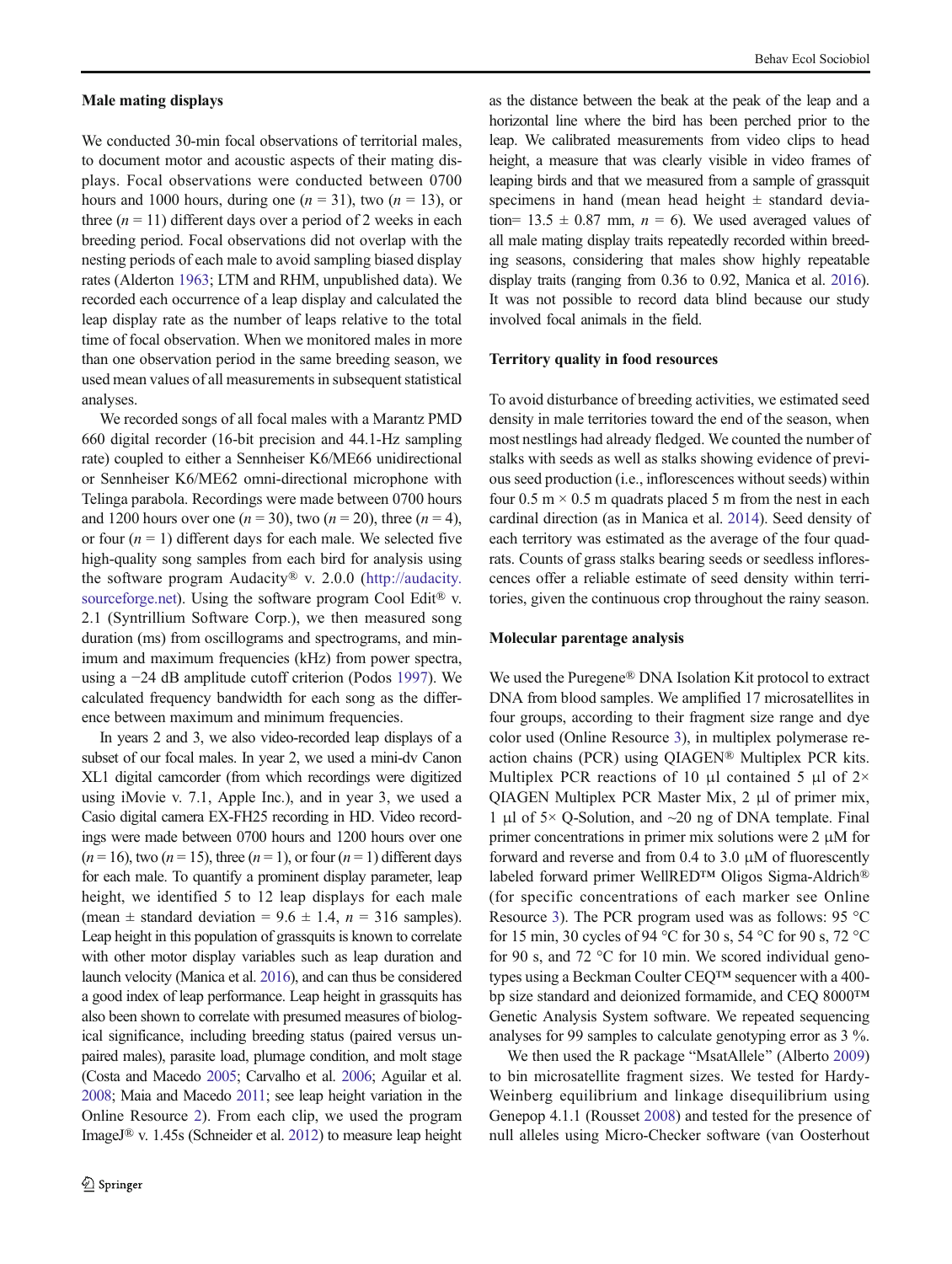et al. [2004](#page-13-0)). Since birds in different breeding seasons were mostly different individuals and may have originated in different populations, we separated data for each breeding season to conduct parentage analyses. From the 17 markers amplified, Gf05 and ThP1-014 did not fit the assumptions of Hardy-Weinberg equilibrium, linkage disequilibrium, and less than 5 % of null alleles in any of the 3 years, and were thus excluded from final analyses, leaving 15 microsatellites to include in parentage assignments (not all of them in any one year; Table 1). The mean expected heterozygosity across all loci used in analyses of years 1, 2, and 3 was 0.61, 0.53, and 0.58, respectively, and mean observed heterozygosity was 0.61, 0.52, and 0.58, respectively (Table 1). The combined probabilities of excluding unrelated candidate parents from parentage assignments of given nestlings at all loci were 0.9837, 0.9479, and 0.9413, for years 1, 2, and 3, respectively;

when the genotype of a parent of the opposite parent sex was known, exclusion probabilities were even higher, 0.9991, 0.9950, and 0.9931, respectively (Table 1).

We then used Cervus 3.0.3 (Kalinowski et al. [2007\)](#page-12-0) to assign parentage to the most likely candidate parent under relaxed (80 %) and strict (95 %) levels of confidence, by calculating the likelihood ratio scores. Critical values of these scores were estimated through simulations in Cervus using the following parameters: (i) 10,000 simulated nestling genotypes; (ii) number of candidate parents; (iii) proportion of loci typed at 98.1, 97.6, and 98.1 % for years 1, 2, and 3, respectively; (iv) genotyping error set at  $3\%$  (see above); and (v) minimum typed loci as half of total number of loci (default parameter in Cervus). We ran two simulations, "A" and "B," that varied in numbers of candidate parents and thus in the degree to which the simulations can be regarded as

| Locus    | Number of alleles | Heterozygosity |         | $NE-1P$ | $NE-2P$ | P(HWE) | Null allele frequency |  |
|----------|-------------------|----------------|---------|---------|---------|--------|-----------------------|--|
|          |                   | H <sub>O</sub> | $H_{E}$ |         |         |        |                       |  |
| Year 1   |                   |                |         |         |         |        |                       |  |
| GF01     | $\tau$            | 0.404          | 0.391   | 0.917   | 0.772   | 0.292  | $-0.022$              |  |
| GF12     | 22                | 0.879          | 0.901   | 0.332   | 0.200   | 0.081  | 0.007                 |  |
| GF14     | 8                 | 0.219          | 0.259   | 0.964   | 0.852   | 0.050  | 0.059                 |  |
| GF16     | 6                 | 0.145          | 0.155   | 0.988   | 0.918   | 0.419  | 0.015                 |  |
| TG01-148 | 8                 | 0.769          | 0.775   | 0.616   | 0.437   | 0.956  | 0.002                 |  |
| TG02-088 | $\overline{4}$    | 0.496          | 0.519   | 0.865   | 0.763   | 0.275  | 0.017                 |  |
| TG03-002 | 5                 | 0.650          | 0.618   | 0.800   | 0.651   | 0.291  | $-0.028$              |  |
| TG04-061 | $10\,$            | 0.462          | 0.501   | 0.856   | 0.685   | 0.277  | 0.053                 |  |
| TG11-011 | $\overline{9}$    | 0.757          | 0.712   | 0.704   | 0.534   | 0.013  | $-0.039$              |  |
| TG13-017 | 15                | 0.755          | 0.754   | 0.622   | 0.439   | 0.012  | $-0.005$              |  |
| TG22-001 | 6                 | 0.629          | 0.547   | 0.844   | 0.701   | 0.060  | $-0.089$              |  |
| VJJ13    | 18                | 0.798          | 0.876   | 0.401   | 0.250   | 0.026  | 0.041                 |  |
| Year 2   |                   |                |         |         |         |        |                       |  |
| GF01     | 8                 | 0.400          | 0.438   | 0.897   | 0.750   | 0.171  | 0.045                 |  |
| GF11     | 10                | 0.503          | 0.513   | 0.864   | 0.742   | 0.282  | 0.015                 |  |
| GF12     | 25                | 0.842          | 0.901   | 0.326   | 0.195   | 0.166  | 0.033                 |  |
| GF14     | 8                 | 0.148          | 0.166   | 0.986   | 0.911   | 0.032  | 0.045                 |  |
| GF16     | 6                 | 0.117          | 0.127   | 0.992   | 0.934   | 0.134  | 0.039                 |  |
| TG01-148 | 8                 | 0.772          | 0.754   | 0.641   | 0.462   | 0.043  | $-0.011$              |  |
| TG02-088 | $\overline{4}$    | 0.460          | 0.467   | 0.891   | 0.795   | 0.215  | 0.001                 |  |
| TG03-002 | $\overline{4}$    | 0.584          | 0.569   | 0.837   | 0.703   | 0.033  | $-0.020$              |  |
| TG03-098 | 9                 | 0.650          | 0.771   | 0.623   | 0.444   | 0.004  | 0.078                 |  |
| TG04-061 | 10                | 0.588          | 0.574   | 0.804   | 0.623   | 0.593  | $-0.011$              |  |
| TG11-011 | 10                | 0.652          | 0.731   | 0.678   | 0.503   | 0.227  | 0.054                 |  |
| TG22-001 | $\overline{7}$    | 0.605          | 0.597   | 0.810   | 0.665   | 0.711  | $-0.008$              |  |
| Year 3   |                   |                |         |         |         |        |                       |  |
| GF11     | 9                 | 0.497          | 0.524   | 0.855   | 0.718   | 0.402  | 0.022                 |  |
| GF16     | 5                 | 0.088          | 0.085   | 0.996   | 0.956   | 1.000  | $-0.044$              |  |
| TG01-148 | 8                 | 0.743          | 0.743   | 0.656   | 0.479   | 0.004  | $-0.004$              |  |
| TG02-088 | $\overline{4}$    | 0.503          | 0.473   | 0.888   | 0.786   | 0.184  | $-0.041$              |  |
| TG03-098 | $\,$ 8 $\,$       | 0.692          | 0.735   | 0.670   | 0.494   | 0.634  | 0.025                 |  |
| TG04-061 | 10                | 0.480          | 0.513   | 0.850   | 0.679   | 0.123  | 0.042                 |  |
| TG11-011 | 10                | 0.789          | 0.737   | 0.667   | 0.491   | 0.604  | $-0.040$              |  |
| TG22-001 | 6                 | 0.568          | 0.520   | 0.861   | 0.735   | 0.198  | $-0.045$              |  |
| VJE5     | 29                | 0.835          | 0.949   | 0.196   | 0.109   | 0.000  | 0.058                 |  |
| VJJ13    | 15                | 0.882          | 0.891   | 0.362   | 0.220   | 0.063  | 0.002                 |  |
|          |                   |                |         |         |         |        |                       |  |

 $H_O$  observed heterozygosity,  $H_E$  expected heterozygosity, NE-1P exclusion probability for one candidate parent,  $NE-2P$  exclusion probability for one candidate parent given the genotype of the opposite sex parent,  $P(HWE)$ probability of Hardy-Weinberg equilibrium

Table 1 Characteristics of 15 microsatellite loci used in maternity and paternity analyses in Cervus 3.0.3 (Kalinowski et al. [2007\)](#page-12-0) for grassquits monitored during three breeding seasons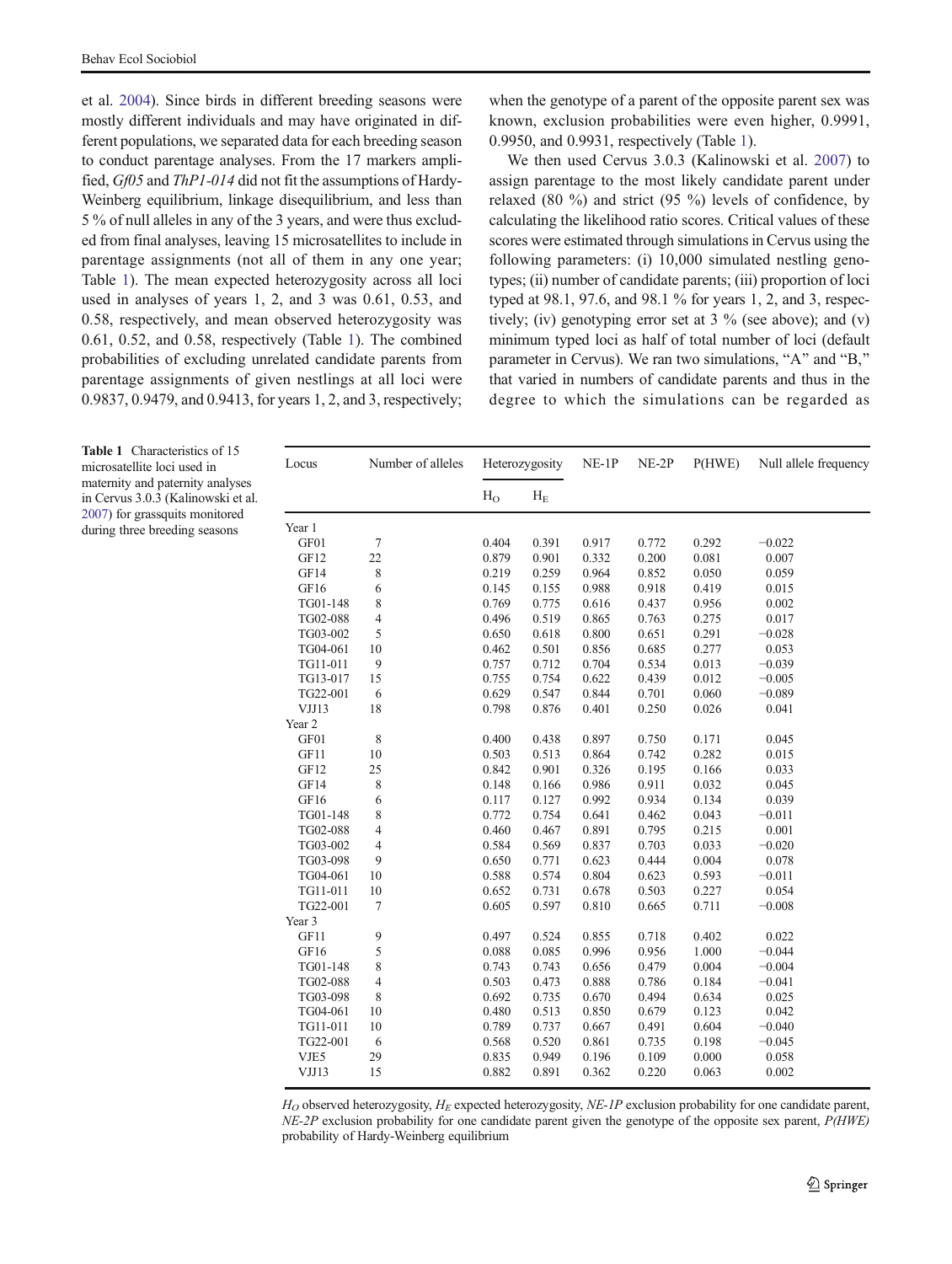conservative. In simulation A, we used the number of individuals monitored in each breeding season, which included all banded birds video-recorded, audio-recorded, or registered in the area as breeders or floaters. These birds constituted 85.0, 82.9, and 77.3 % of females genotyped and 78, 79.4, and 67.6 % of males genotyped for years 1, 2, and 3, respectively. In simulation B, we used only the number of individuals genotyped (maternity analysis:  $n = 17, 29,$  and 17; paternity analysis:  $n = 39, 50,$  and 48 in years 1, 2, and 3, respectively).

Maternity analyses confirmed that, save a few rare cases of quasi-parasitism and intraspecific parasitism (see "[Results](#page-6-0)"), all females incubating or feeding nestlings were indeed biological mothers of the tended offspring, and confirmed mothers were included in paternity analyses. We accepted all maternity and paternity assignments by Cervus at both strict (95 %) and relaxed (80 %) confidence levels when candidate parents were among the most likely parents in both simulations. When social females or males were unassigned by Cervus but were among the most likely parents in all simulations, we included an additional locus with 6 % (year 1: Gf14, and year 3:  $VjE5$ ) or 8 % (year 2:  $TG03-098$ ) of null alleles to assign parentage. Additionally, we assigned maternity and paternity to social parents, even when unassigned by Cervus, when the following conditions were met: the observed social parent was one of the two most likely mothers/fathers in all simulations; no more than one loci mismatch between the parent-nestling pair; and exhibited parentage for multiple siblings in the same nest.

## Genetic similarity and inbreeding

We estimated relatedness between females and both social and extrapair males by calculating Queller and Goodnight's ([1989\)](#page-12-0)  $r$  relationship coefficient, using the program SPAGeDi 1.3 (Hardy and Vekemans [2002\)](#page-12-0). We conducted analyses for each year separately, since allele frequencies of the reference populations differed across years. We also estimated r coefficients for 28 mother-nestling pairs (mean  $\pm$  standard deviation  $0.49 \pm 0.10$ ) and found no significant difference between the observed and expected  $r$  coefficients ( $t$  test:  $t_{27} = 0.16$ ,  $P = 0.87$ ), a result that supports our assignments of mothers to nestlings. We estimated heterozygosity weighted by locus (hereafter heterozygosity; Aparicio et al. [2006\)](#page-11-0) to measure levels of inbreeding and individual genetic quality (Brown [1997](#page-11-0); Amos et al. [2001\)](#page-11-0). When a female had multiple extrapair partners, we used the average of her r coefficient and heterozygosity values in analyses.

#### Statistical analyses

We estimated male breeding success using three parameters: (1) success in social pairing (pairing success), which measured whether a male attracted a mate and built a nest in which at

least one egg was laid; (2) loss of paternity of at least one nestling in his social brood (within-pair paternity (WPP) loss); and (3) success in siring an extrapair nestling (EPP gain). We used logistic regressions with a complementary log-log link function to test for associations between motor and acoustic display variables and pairing success, WPP loss, and EPP gain. Our models included the predictor variables: leap height, leap display rate, song duration, and frequency bandwidth; we also included the covariate "year" to control for possible differences among breeding seasons. We found no evidence of collinearity among predictors in models, as shown by variance inflation factors lower than 3 and correlation coefficients among pairs of predictors lower than 0.50 or higher than −0.50 (Zuur et al. [2010](#page-13-0)). All continuous predictors showed normal distributions, except for leap display rate, which was log-transformed to achieve or approximate to a normal distribution. All models were validated through goodness-of-fit tests. Few males were repeatedly sampled in multiple years  $(n = 11)$ ; thus, our sample size was small to test for withinindividual variation in breeding success over the years. Furthermore, we lacked complete data of motor and acoustic display variables for seven of these males. Therefore, when an individual was sampled in more than one breeding season, we used data only from the year for which we had the most complete information.

We calculated second-order Akaike's information criteria (AICc), using the R package AICcmodavg (Mazerolle [2010\)](#page-12-0), to identify the models that best predicted male breeding success, based upon the three parameters defined above (Burnham and Anderson [2002\)](#page-11-0). We fitted a set of candidate models using the following combinations of predictor (input) variables: (a) all variables, (b) each variable alone, (c) only variables within a single sensorial modality (acoustic: song duration and frequency bandwidth; motor: leap display rate and leap height) including year as a covariate or not, and (d) an intercept-only model (null model). As in Burnham et al. [\(2011\)](#page-11-0), models with  $\triangle$ AICc  $\geq$ 14 were considered as empirically implausible,  $14 > \Delta AICc \ge 7$  as models with relatively little support,  $7 > \Delta AICc \geq 4$  as models with moderate support, and  $\triangle$ AICc <4 as models both plausible and supported by empirical evidence. The relative ranking of models based on ΔAICc values also provides an estimate of each model's relative explanatory value. We also estimated the strength of evidence for each model by calculating Akaike weights  $(w_i)$ , the probability that model  $i$  is the best model) and evidence ratios (ER) between any two models (ratio of  $w_i$  of one model against the other, Burnham et al. [2011\)](#page-11-0). When model selection uncertainty was high, i.e., when  $w_i$  of the most plausible model was lower than 0.90, we used model averaging to draw inferences about the importance of predictors in the most plausible models. Toward this aim, we calculated weighted averages of beta parameters for predictors across all the models using model probabilities as weight, and unconditional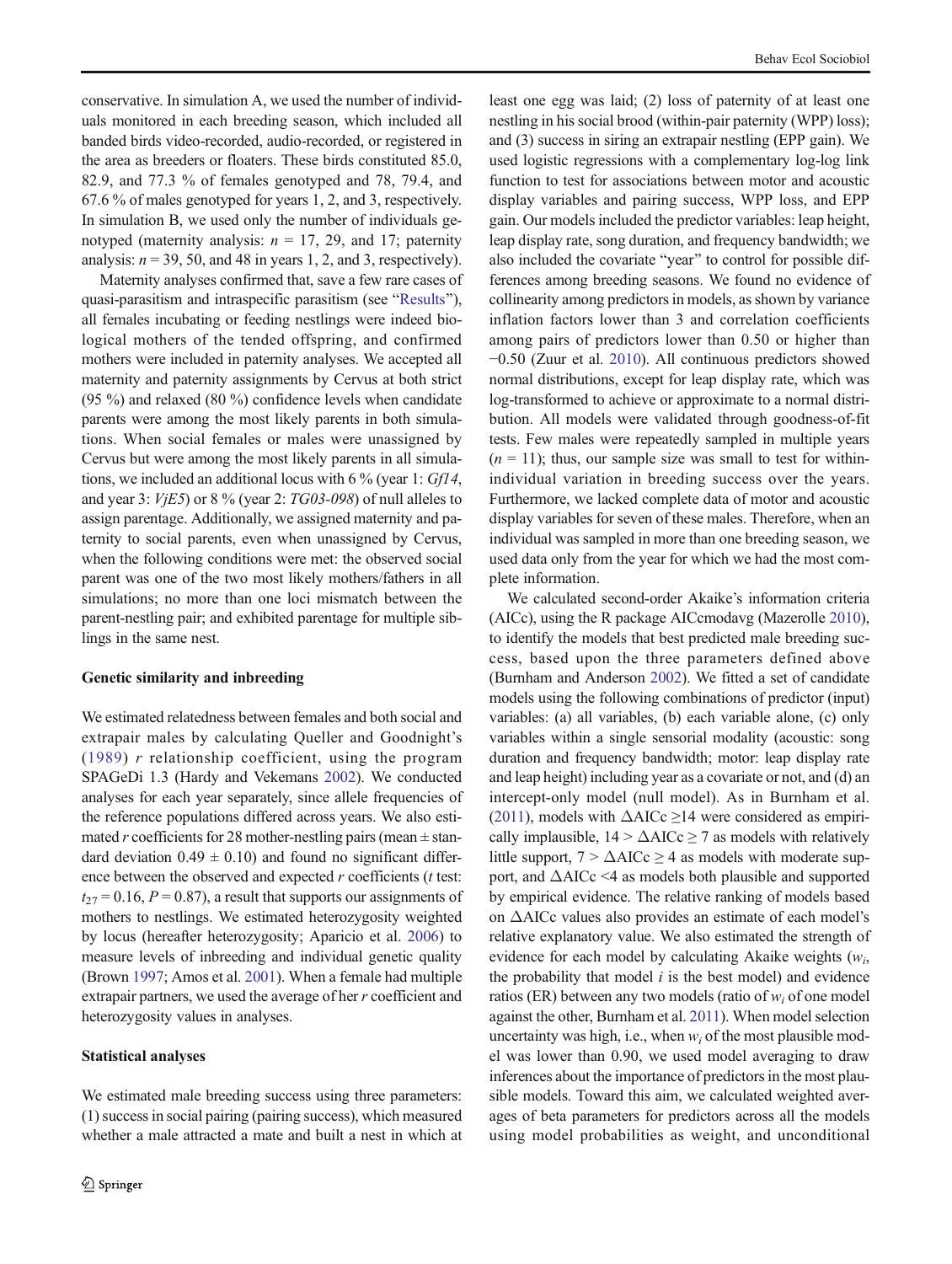<span id="page-6-0"></span>standard errors and 95 % confidence intervals (CI) of each predictor (Burnham and Anderson [2002](#page-11-0)). We applied logarithm transformation to leap display rates in all models to achieve normalization or to approximate a normal distribution.

We used  $t$  tests to assess differences between social males and extrapair males to which he lost paternity, in relation to territorial seed density, song duration and frequency bandwidth, leap height, leap display rate, relatedness with female, and heterozygosity. We compared relatedness between females and all males in the population with relatedness between females and social males or extrapair males using a Wilcoxon test. We next compared within-pair and extrapair nestlings' heterozygosity and body condition indices (body mass divided by tarsus length) with a paired  $t$  test. When our comparisons included more than one within-pair or extrapair nestling from the same nest, we first averaged values within each category for each nest. All statistical analyses were performed in R (R Core Team [2014](#page-12-0)) with the statistical significance threshold set at 0.05. All values are presented as  $mean \pm standard$  deviation, unless noted otherwise.

# **Results**

# Parentage analysis

During the three breeding seasons, we monitored 174 grassquit nests. From 131 of these, we collected genetic material of 280 nestlings for parentage analyses. Field observations allowed us to identify social mothers of 126 nestlings from 56 nests and social fathers of 208 nestlings from 95 nests (for 48 of these nestlings we identified both social mothers and fathers). We were able to assign, with confidence, genetic maternity to 119 of the 126 (94.4 %) social mother-nestling pairs. The remaining unmatched nestlings  $(n = 7)$  were found in five nests (Table [2](#page-7-0)). For one of these nests, the female was not the genetic mother of any nestling in her nest, while in the other four nests, females were the genetic mothers of at least one nestling in the nest (Table [2\)](#page-7-0). For the seven unmatched nestlings, we interpret four as having resulted from quasi-parasitism, in which social males were the nestlings' biological fathers, and three as resulting from intraspecific brood parasitism, in which neither the social fathers nor mothers had sired the nestlings. Among these three latter cases, we identified two biological fathers: one was probably a floater, not registered breeding or displaying in the study area, and the other had established a territory and nested approximately 50 m from the parasitized nest that contained his nestling.

We also attempted to produce maternity assignments of 154 additional nestlings from 75 nests with unknown social

mothers. Of these, we were able to assign maternity with confidence to eight nests, data that were later included in the paternity analysis.

We found that social fathers were also genetic fathers for 164 of 208 nestlings. For the remaining 44 nestlings, we identified 20 extrapair genetic fathers (Table [2](#page-7-0)). Thirteen extrapair fathers were socially mated to other females, and eight of these had sired at least one within-pair nestling in their own nests. Extrapair paternity rates varied greatly among years, ranging from 8.2 to 34.7 % of all nestlings and 11.4 to 47.1 % of all broods analyzed (Table [2](#page-7-0)). The second breeding season (year 2) had the highest extrapair paternity rate, and the third season (year 3) the lowest rate (Table [2](#page-7-0)). Complete loss of paternity within a single brood occurred for social males in 13.7 % of nests (44.8 % of broods with extrapair nestlings), but social males sired at least one nestling in the nest in 16.8 % of nests monitored (55.2 % of broods with extrapair nestlings).

#### Display correlates of male breeding success

We associated motor and acoustic display traits with breeding success for 35 males, using different subsets of individuals for each display parameter given that we lacked complete display datasets for some individuals.

Pairing success We analyzed social pairing success for 31 males (year  $2 = 16$  and year  $3 = 15$ ). Parameters that predicted pairing success with substantial empirical evidence  $(\Delta AICc < 4)$  included leap display rate, leap height, frequency bandwidth, and year (Table [3;](#page-7-0) sum of  $w_i = 0.93$ ). Within this array, we found the strongest evidence for the predictive value of leap height, as supported by five considerations. First, although the null model was classified as plausible, it had a low probability ( $w_i = 0.067$ , Table [3\)](#page-7-0) and strength of evidence almost four and three times lower than those of the two best models ( $ER = 4.28$  and 3.21, respectively). Second, the removal of leap display rate and year from the model with the lowest AICc, thus retaining leap height only, barely changed model fit ( $\triangle$ AICc = 0.58; Table [3\)](#page-7-0). Third, when considering model selection uncertainty and calculating averaged estimates of predictors, leap height was the only variable with the strength of evidence to predict pairing success. This is due to leap height values being positively biased  $(\beta_{height} = 0.71 \pm 0.36, CI = -0.002, 1.42, Fig. 1)$  $(\beta_{height} = 0.71 \pm 0.36, CI = -0.002, 1.42, Fig. 1)$  in contrast with the broader CI of estimates for leap display rate  $(\beta_{\text{rate}} = -0.50 \pm 0.32, \text{ CI} = -1.14, 0.14)$  and year (estimate for the third breeding season relative to the second breeding season:  $\beta_{\text{year3}} = 1.08 \pm 0.69$ , CI = -0.27, 2.43). Fourth, after calculating ER between the two best models and the model including frequency bandwidth (5.63 and 4.22, respectively), we concluded that this predictor also had reduced support in explaining pairing success ( $\beta_{\text{freq-band}} = 0.30 \pm 0.29$ ,  $CI = -0.27, 0.88$ . Fifth, the predictor song duration was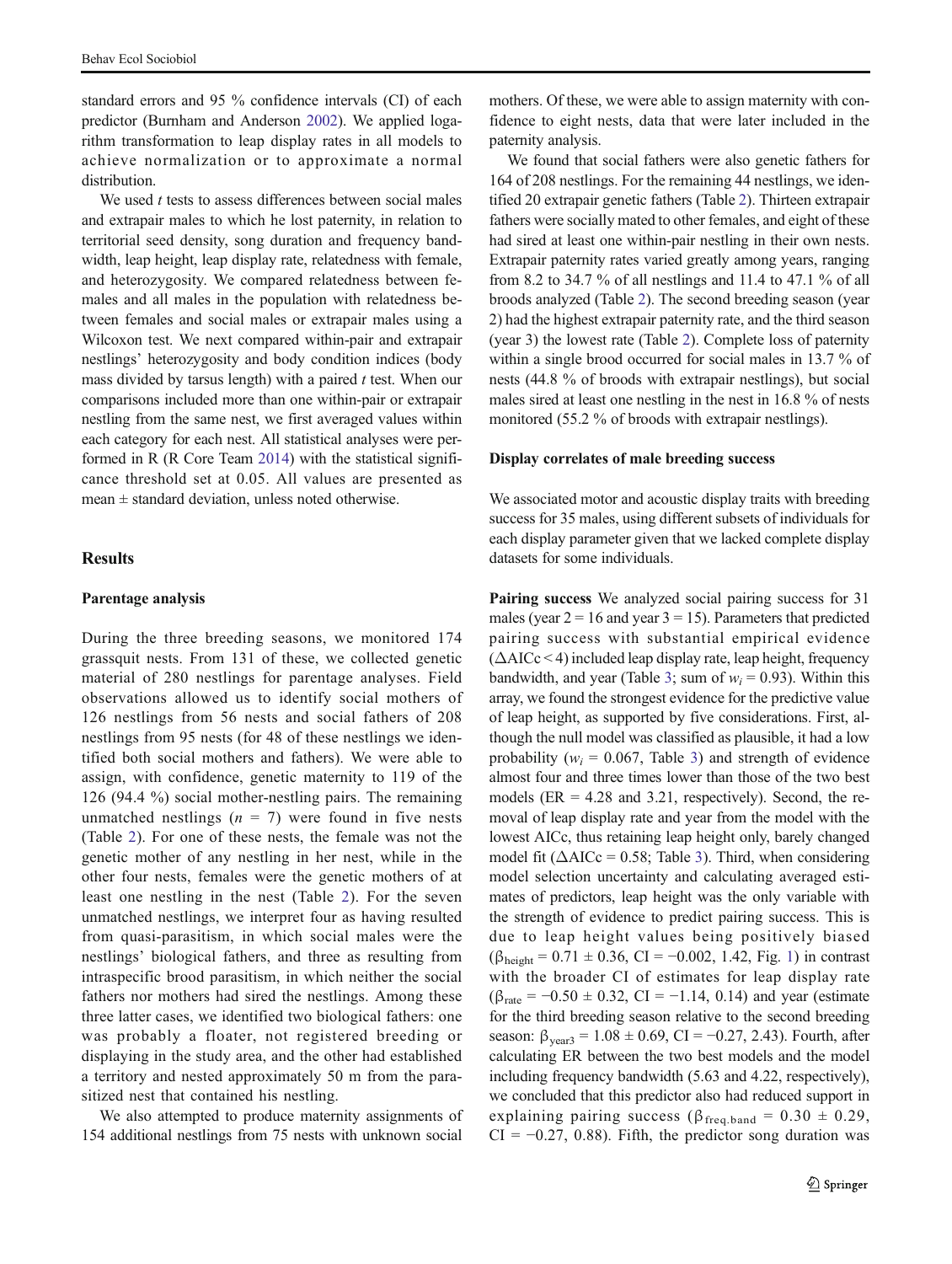<span id="page-7-0"></span>Table 2 Extrapair paternity and maternity rates

| Analysis           | <b>Nestlings</b> | EP(%)    | <b>Broods</b> | Broods with EP nestlings $(\% )$ |                             |          |  |
|--------------------|------------------|----------|---------------|----------------------------------|-----------------------------|----------|--|
| type/period        | analyzed         |          | analyzed      | Complete EP<br>broods            | Mixed broods<br>$(EP + WP)$ | Total    |  |
| Maternity analyses |                  |          |               |                                  |                             |          |  |
| Year 1             | 29               | 1(3.4)   | 14            | 0(0.0)                           | 1(7.1)                      | 1(7.1)   |  |
| Year 2             | 51               | 4(7.8)   | 23            | 1(4.3)                           | 2(8.9)                      | 3(13.0)  |  |
| Year 3             | 46               | 2(4.3)   | 19            | 0(0.0)                           | 1(5.3)                      | 1(5.3)   |  |
| Total              | 126              | 7(5.5)   | 56            | 1(1.8)                           | 4(7.1)                      | 5(8.9)   |  |
| Paternity analyses |                  |          |               |                                  |                             |          |  |
| Year 1             | 51               | 12(23.5) | 26            | 4(15.4)                          | 5(19.2)                     | 9(34.6)  |  |
| Year 2             | 72               | 25(34.7) | 34            | 7(20.6)                          | 9(26.5)                     | 16(47.1) |  |
| Year 3             | 85               | 7(8.2)   | 35            | 2(5.7)                           | 2(5.7)                      | 4(11.4)  |  |
| Total              | 208              | 44(21.1) | 95            | 13(13.7)                         | 16(16.8)                    | 29(30.5) |  |

EP extrapair nestling, WP within-pair nestling

included only in models with moderate or little support, and its model-averaged estimate ( $\beta_{\text{song duration}} = 0.10 \pm 0.29$ ,  $CI = -0.47, 0.67$  was thus considered weak as a predictor in models.

Within-pair paternity loss No male display parameters predicted whether males lost paternity in their social broods (WPP loss: year  $2 = 12$  males, year  $3 = 11$  males; Table [4](#page-8-0)). More specifically, while the entire candidate set is considered empirically plausible, except for the full model ( $\triangle$ AICc = 6.28, Table [4\)](#page-8-0), the two best models including song characteristics

Table 3 Model selection for male probability of pairing with a female (pairing success) in relation to display traits

| Models <sup>a</sup>                      | K              | AICc  | $\triangle$ AICc | W <sub>i</sub> |
|------------------------------------------|----------------|-------|------------------|----------------|
| Leap rate $+$ height $+$ year            | 4              | 32.33 | 0.00             | 0.287          |
| Height                                   | $\overline{c}$ | 32.91 | 0.58             | 0.215          |
| Leap rate $+$ height                     | 3              | 33.21 | 0.88             | 0.185          |
| Leap rate                                | $\overline{c}$ | 34.85 | 2.52             | 0.081          |
| Null                                     | 1              | 35.26 | 2.92             | 0.067          |
| Fhand                                    | $\mathfrak{D}$ | 35.77 | 3.44             | 0.051          |
| Year                                     | 2              | 36.08 | 3.75             | 0.044          |
| Sdur                                     | 2              | 36.91 | 4.57             | 0.029          |
| Leap rate + height + sdur + fband + year | 6              | 38.07 | 5.74             | 0.016          |
| $Sdur + Fband$                           | 3              | 38.19 | 5.86             | 0.015          |
| $Sdur + Fband + year$                    | 4              | 39.38 | 7.05             | 0.008          |

K number of parameters, AICc second-order Akaike's information criteria,  $w_i$  Akaike's weight

<sup>a</sup> Explanatory variables: leap rate = number of leap displays per unit time; height = leap height; sdur: song duration, fband: frequency bandwidth; and year  $= 2009 - 2010$  and  $2010 - 2011$  breeding seasons

provided little empirical support, as their strength of evidence was only 1.34 and 1.09 times greater than the null model (Table [4](#page-8-0)). Song duration and frequency bandwidth also had wide CI and low effect sizes ( $\beta_{\text{song duration}} = 0.90 \pm 0.65$ , CI = -0.38, 2.19;  $\beta_{\text{free,band}} = -0.95 \pm 0.54$ , CI = -2.01, 0.11). Leap display rate and leap height were only included in models with low probability (0.098 and 0.078, respectively). Also, modelaveraged estimates of motor display traits had CIs encompassing zero ( $\beta_{\text{height}} = 0.65 \pm 0.46$ , CI = -0.26, 1.56;  $\beta_{\text{rate}} = 0.79 \pm 0.56$ ,  $CI = -0.31, 1.89$ , indicating that their value in predicting paternity loss was weak. We found a low variation in the probabilities of WPP loss across years since the best model including this predictor had a low probability (0.105, Table [4\)](#page-8-0) and since the model-averaged estimate of this predictor had wide CI  $(\beta_{\text{year3}} = -1.57 \pm 1.18, \text{ CI} = -3.90, 0.75, \text{ estimate relative to}$ the second breeding season).

Extrapair paternity gain Evidence was also weak for a relationship between display parameters and EPP gain for 21 males (year 1,  $n = 4$  males; year 2,  $n = 17$  males, Table [5\)](#page-8-0). The null model ranked lowest in AICc values and showed a probability of 0.349 considering all models. All model-averaged estimates also indicated only weak contributions of display predictors, as follows:  $β_{height} = 0.12 \pm 0.36$ , CI = -0.59, 0.82;  $β_{\text{rate}} = -0.18 ± 0.36, CI = -0.89, 0.53; β_{\text{song duration}} = -0.25 ± 0.38,$ CI = −0.99, 0.49;  $\beta_{\text{f}} = 0.09 \pm 0.37$ , CI = −0.65, 0.82. These results indicate that the probability of extrapair fertilization was not strongly associated with any motor or acoustic display traits we measured. Although year was included in a model with  $\Delta AICc \leq 4$ , model probability was low (0.118) and modelaveraged estimate indicated its weak importance as a predictor in models ( $\beta_{\text{year2}} = -0.46 \pm 0.84$ , CI = -2.12, 1.19, estimate relative to the first breeding season).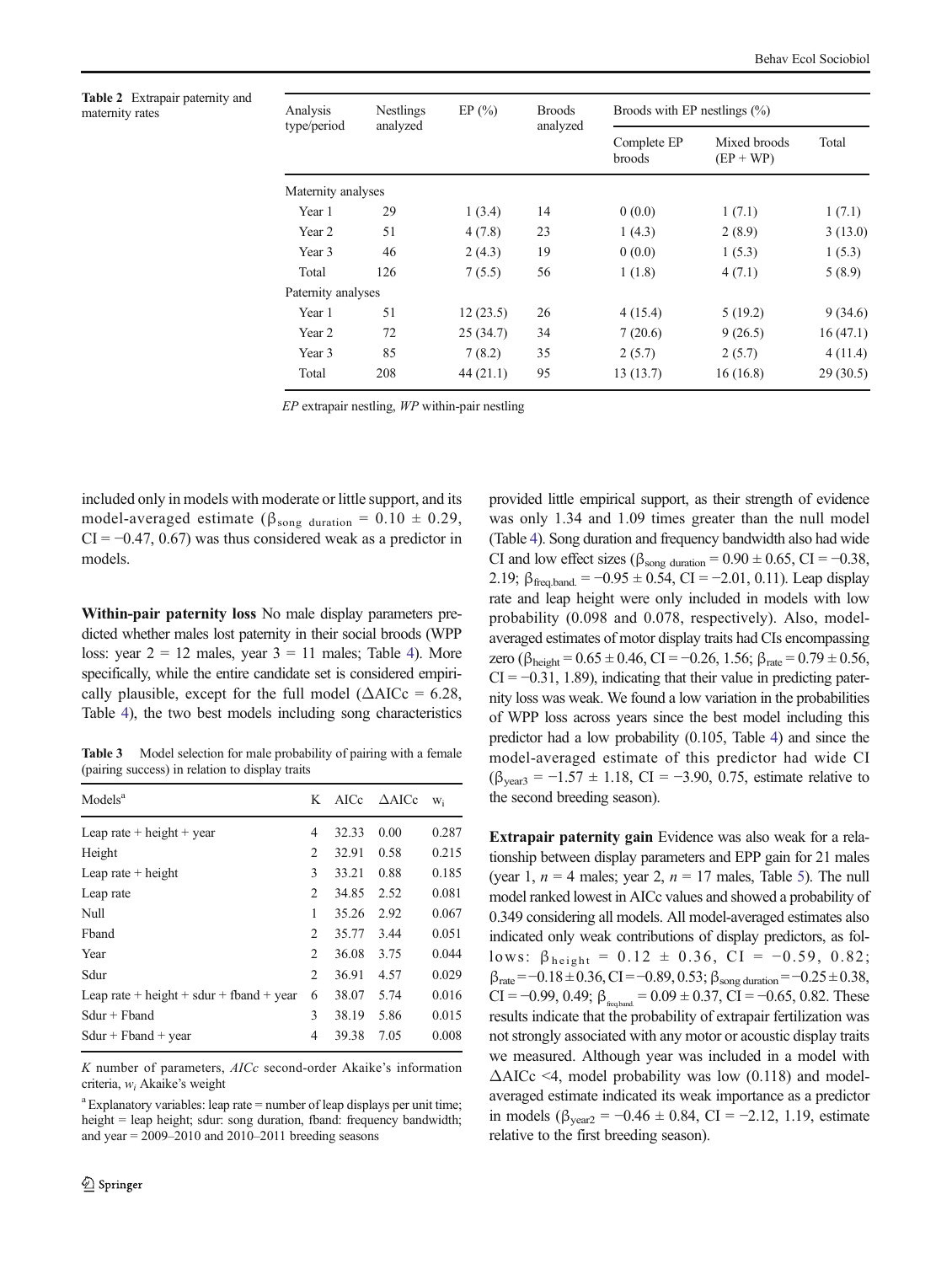<span id="page-8-0"></span>

Fig. 1 Probability of blue-black grassquit males pairing socially with a female (and having at least one nesting attempt) as a function of that male's average leap height during leap displays. The points represent observed values, and the line represents a fitted function of a GLM with a binomial distribution

# Pairwise contrasts between socially paired versus extrapair males

We found no evidence of higher seed density in extrapair male territories as compared to social male territories (Table [6](#page-9-0)). Extrapair and social males did not differ in song duration, frequency bandwidth, leap height, or leap display rate (Table [6](#page-9-0)).

Table 4 Model selection for male probability of losing paternity in the social brood (WPP loss) in relation to display traits

| Models <sup>a</sup>                      | K              | AICc  | $\triangle$ AICc | Wi    |
|------------------------------------------|----------------|-------|------------------|-------|
| $Sdur + fband$                           | 3              | 25.70 | 0.00             | 0.159 |
| Fhand                                    | $\overline{c}$ | 26.11 | 0.41             | 0.130 |
| Null                                     | 1              | 26.28 | 0.57             | 0.119 |
| $Sdur + fband + year$                    | 4              | 26.53 | 0.83             | 0.105 |
| Year                                     | $\mathfrak{D}$ | 26.58 | 0.88             | 0.102 |
| Leap rate                                | 2              | 26.67 | 0.96             | 0.098 |
| Height                                   | $\overline{c}$ | 27.12 | 1.42             | 0.078 |
| Sdur                                     | $\overline{c}$ | 27.15 | 1.44             | 0.077 |
| Leap rate $+$ height                     | 3              | 27.43 | 1.73             | 0.067 |
| Leap rate $+$ height $+$ year            | 4              | 27.67 | 1.97             | 0.059 |
| Leap rate + height + sdur + fband + year | 6              | 31.98 | 6.28             | 0.007 |

K number of parameters, AICc second-order Akaike's information criteria,  $w_i$  Akaike's weight

<sup>a</sup> Explanatory variables: leap rate = number of leap displays per unit time; height = leap height; sdur: song duration, fband: frequency bandwidth; and year  $= 2009 - 2010$  and  $2010 - 2011$  breeding seasons

Table 5 Model selection for male probability of siring extrapair nestling (EPP gain) in relation to display traits

| Models <sup>a</sup>                              | K              | AICc  | $\triangle$ AICc | W <sub>i</sub> |
|--------------------------------------------------|----------------|-------|------------------|----------------|
| Null                                             | 1              | 30.12 | 0.00             | 0.349          |
| Sdur                                             | $\mathcal{L}$  | 32.15 | 2.03             | 0.126          |
| Year                                             | $\overline{c}$ | 32.29 | 2.17             | 0.118          |
| Leap rate                                        | $\overline{c}$ | 32.34 | 2.22             | 0.115          |
| Height                                           | $\overline{c}$ | 32.47 | 2.35             | 0.108          |
| Fband                                            | $\overline{2}$ | 32.54 | 2.42             | 0.104          |
| $Sdur + fband$                                   | 3              | 34.76 | 4.64             | 0.034          |
| Leap rate $+$ height                             | 3              | 35.02 | 4.90             | 0.030          |
| Leap rate $+$ height $+$ year                    | 4              | 37.65 | 7.53             | 0.008          |
| $Sdur + fband + year$                            | 4              | 37.78 | 7.65             | 0.008          |
| Leap rate $+$ height $+$ sdur $+$ fband $+$ year | 6              | 44.90 | 14.78            | 0.000          |

K number of parameters, AICc second-order Akaike's information criteria,  $w_i$  Akaike's weight

<sup>a</sup> Explanatory variables: leap rate = number of leap displays per unit time; height = leap height; sdur: song duration, fband: frequency bandwidth; and year  $= 2008 - 2009$  and  $2009 - 2010$  breeding seasons

#### Genetic similarity and heterozygosity among adults

Genetic similarity of females and their social mates did not differ between broods with extrapair nestlings  $(r = 0.0006 \pm 0.20)$  and broods with within-pair nestlings only ( $r = 0.02 \pm 0.20$ ,  $t_{47} = 0.39$ ,  $P = 0.70$ ). Females and their social mates were not more closely related to each other than were females and extrapair males (Table [6\)](#page-9-0). In three cases, we found that extrapair males were closely related to females with whom they mated ( $r = 0.55$ , 0.42, and 0.43). Relatedness values between females and social males that lost paternity and between females and extrapair partners were similar to relatedness values between females and all males in the population  $(r_{\text{social}})$ male =  $0.02 \pm 0.19$ ,  $r_{\text{population}} = -0.005 \pm 0.08$ ,  $W = 60$ ,  $P = 0.66$ ,  $n = 15$ ;  $r_{EP \text{male}} = 0.07 \pm 0.23$ , rpopulation =  $0.005 \pm 0.10$ ,  $W = 32$ ,  $P = 0.30$ ,  $n = 9$ ). Extrapair and social males were equally heterozygous (Table [6](#page-9-0)), as were mothers of broods with within-pair nestlings only  $(0.36 \pm 0.12)$  when compared with mothers of broods with extrapair nestlings  $(0.37 \pm 0.15,$  $t_{46} = -0.34, P = 0.73$ .

#### Nestling characteristics

Extrapair and within-pair nestlings did not differ in heterozygosity (EPY  $0.35 \pm 0.11$  and WPY  $0.32 \pm 0.17$ , respectively,  $t_{16} = 0.56$ ,  $P = 0.58$ ). Extrapair and their within-pair half-sibs did not differ in body condition (extrapair  $0.34 \pm 0.08$  g/mm and within-pair nestling  $0.31 \pm 0.05$  g/mm, mean of the differences =  $-0.03$ ,  $t_{12} = 1.39$ ,  $P = 0.19$ ).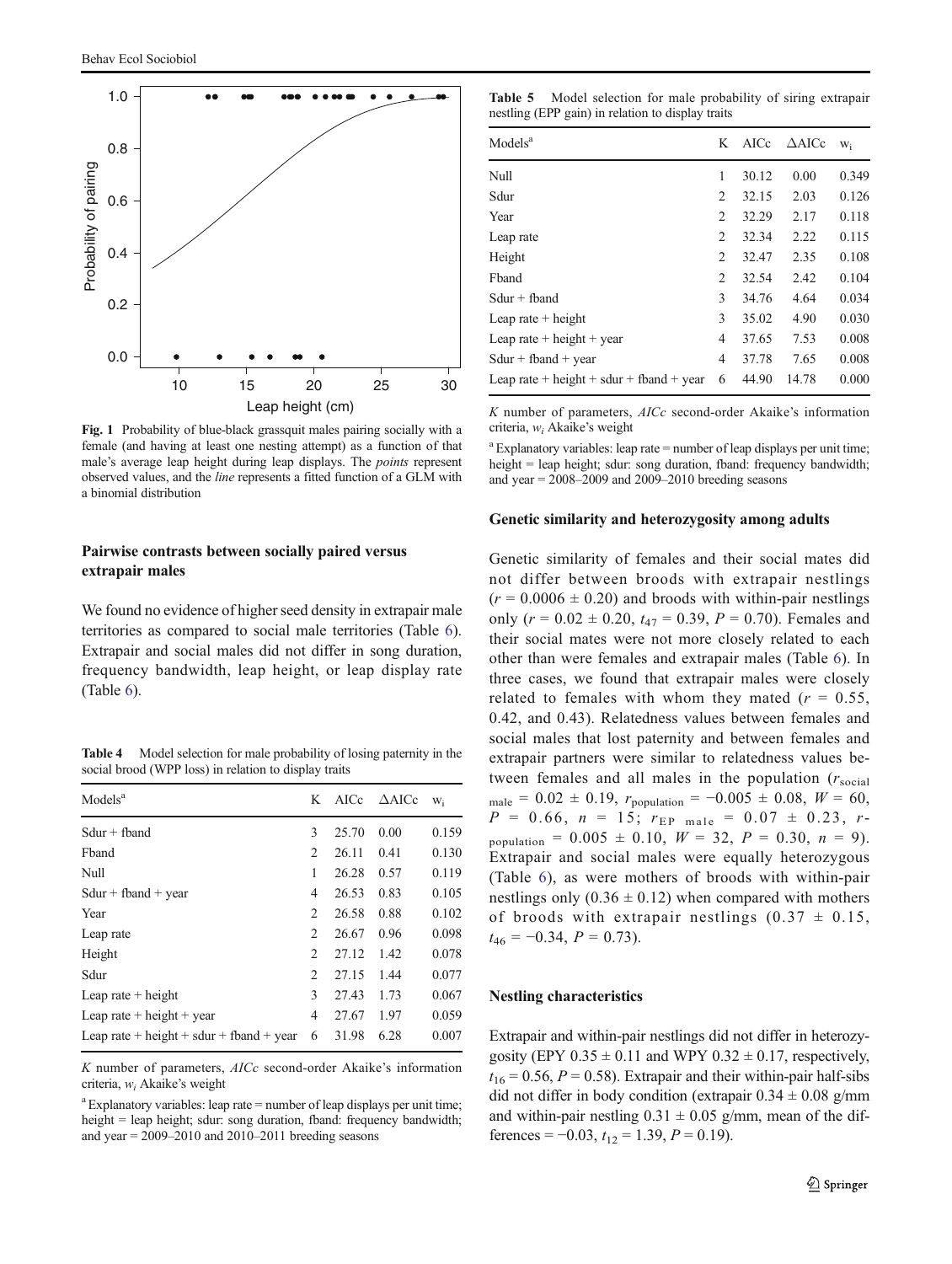<span id="page-9-0"></span>Table 6 Pairwise comparisons of quality traits in social versus extrapair males

| Trait                         | Social pair     | Extrapair        | $n$ (male pairs) | $\boldsymbol{t}$ | $P$ value |
|-------------------------------|-----------------|------------------|------------------|------------------|-----------|
|                               | Mean (SD)       | Mean $(SD)$      |                  |                  |           |
| Territory                     |                 |                  |                  |                  |           |
| Seed density (stalks/ $m2$ )  | $62.5 \pm 33.7$ | $58.9 \pm 36.3$  | 7                | 0.22             | 0.83      |
| Song                          |                 |                  |                  |                  |           |
| Duration (s)                  | $0.40 \pm 0.02$ | $0.39 \pm 0.05$  | 6                | 0.54             | 0.61      |
| Frequency bandwidth (kHz)     | $7.30 \pm 0.43$ | $6.90 \pm 0.90$  | 6                | 0.74             | 0.50      |
| Motor display                 |                 |                  |                  |                  |           |
| Leap height (cm)              | $21.8 \pm 8.2$  | $21.2 \pm 5.7$   | 3                | 0.12             | 0.91      |
| Leap display rate (leaps/min) | $6.22 \pm 4.24$ | $11.00 \pm 1.72$ | 3                | 3.26             | 0.08      |
| Genetic parameters            |                 |                  |                  |                  |           |
| Relatedness with female $(r)$ | $0.01 \pm 0.23$ | $0.07 \pm 0.21$  | 9                | 0.62             | 0.55      |
| Heterozygosity (HL)           | $0.33 \pm 0.16$ | $0.31 \pm 0.17$  | 9                | 0.22             | 0.83      |

# **Discussion**

Extrapair paternity rates are markedly high in blue-black grassquits (30.5 % of broods) relative to socially monogamous passerines in general (average of 18.7 % of broods, Griffith et al. [2002](#page-12-0)). Such frequent extrapair copulation behavior is puzzling, and in this study, we investigated this issue using an adaptive framework. We designed our study to test prevailing hypotheses that suggest that female preference could be based upon indirect (genetic) or direct benefits (territorial resources). With regard to indirect benefits, we further subdivided the category into female preference based upon male attributes potentially signaling good genes (additive genetic effects) or genetic compatibility (nonadditive genetic effects). We were able to exclude several alternative predictions of these classical hypotheses but found support for direct benefits through pairing with potentially "good fathers," in that our data show that females chose to pair socially with males exhibiting enhanced performance in their motor displays. Specifically, females chose to pair socially with males exhibiting higher leaps.

One prediction of the indirect genetic benefits hypothesis is that females would prefer social or extrapair mates exhibiting cues indicative of better physical condition. Given that a multimodal display may easily transmit information of different types, we broke down the display into several components. In our analyses, we thus considered rates and height of the leap display as well as acoustic traits as potential targets of female choice, a pattern documented for several species (Byers et al. [2010;](#page-11-0) O'Loghlen and Rothstein [2010b;](#page-12-0) Barske et al. [2011](#page-11-0); Lukianchuk and Doucet [2014](#page-12-0)).

Our data revealed that males with higher leaps were indeed more successful in forming social bonds with females, consistent with previous preliminary findings for this species (Carvalho et al. [2006\)](#page-11-0). Preference for social males exhibiting higher leaps suggests females benefit directly, but not indirectly through transmission of "good genes" to the offspring, because they were not as selective when seeking for extrapair partners. Female choosiness could have direct implications for their fitness, since superior leaping ability in males may indicate older, vigorous, and healthy social partners that may be able to provide females with suitable assistance, for example, by defending the nest as well as females against predators (Almeida and Macedo [2001](#page-11-0)). Thus, males leaping higher may indicate a high probability of developing into good social partners and fathers in the future. Evidence for covariance between male attractiveness and paternal feeding effort in blue-black grassquit exists only for plumage coloration (Diniz et al. [2015](#page-11-0)). In addition, it is important to highlight the fact that while motor performance traits and song may be intrinsically associated with genetic quality of males, such traits may be influenced by other factors. Bird song, for example, has been shown to be affected by developmental stress (Nowicki et al. [1998\)](#page-12-0) and motor performance in courtship displays might be positively affected by age.

By contrast, the limited predictive value of leap display rate in pairing success suggests that this trait, in isolation, may not necessarily signal relevant male properties for social bonding or extrapair mating. We highlight, however, that further studies investigating female assessment of more detailed aspects of the motor display may bring new insights about mate choice in blue-black grassquits. We have also shown trade-offs among leap attributes and an influence of male body condition upon motor displays (Manica et al. [2016](#page-12-0)). Future studies with larger sample sizes associating such trade-offs with male breeding success will allow us to assess whether the combination of these attributes is under female choice. Our examination of the acoustic display also suggested a weak importance in the mating context, which is puzzling, given that male song is a key target for mate choice in many bird species (Andersson [1994;](#page-11-0) Catchpole and Slater [2008](#page-11-0)). Blue-black grassquit song structure is unique: males produce acoustically complex elements during a single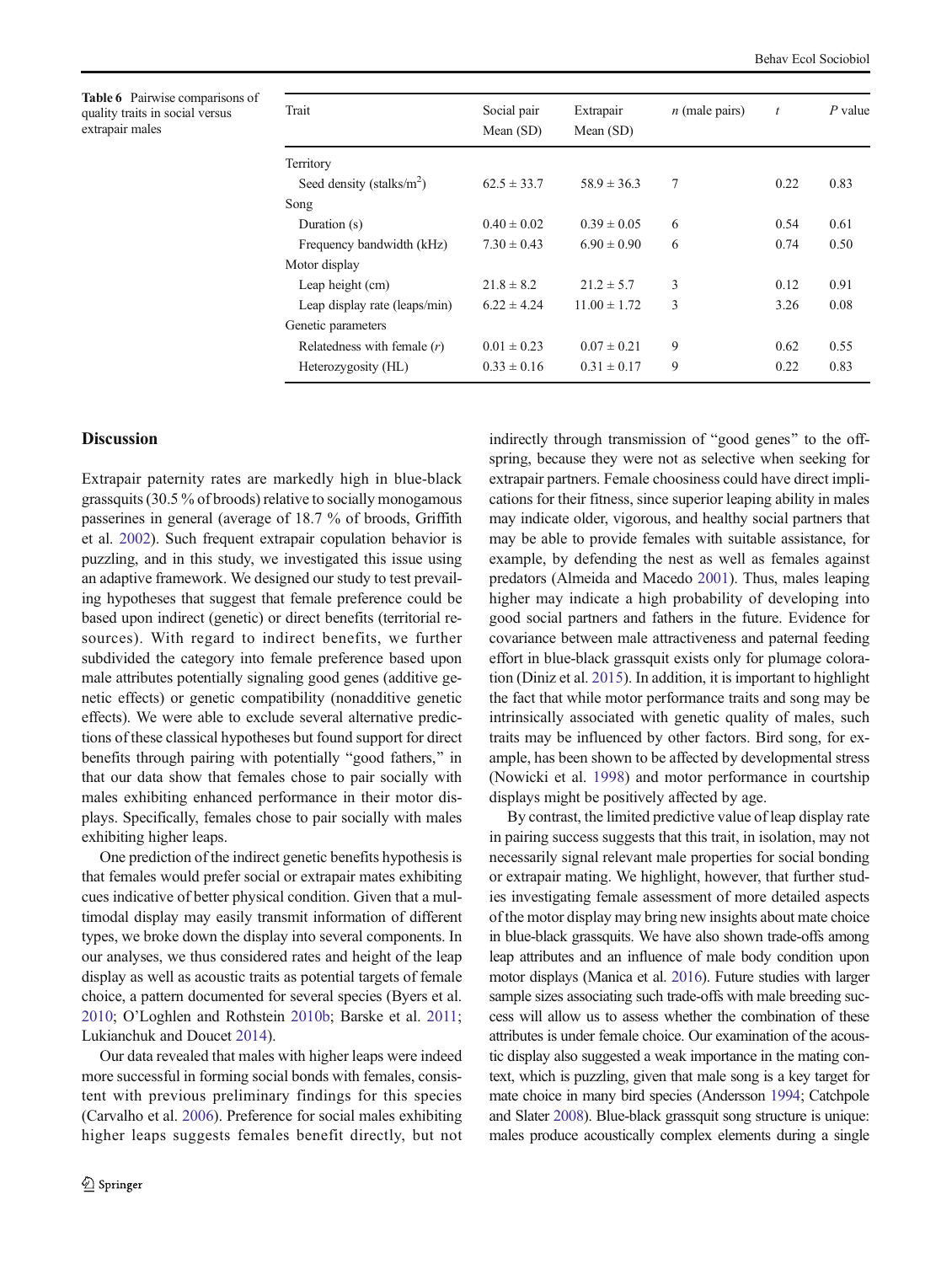expiratory movement (Fandiño-Mariño and Vielliard [2004\)](#page-11-0). It is possible that song duration or frequency bandwidth do not challenge male performance capacities and are thus unrelated to their health or general condition. Alternatively, song traits may offer redundant information at a weaker level relative to male condition. Further studies on the importance of acoustic elements of the single note (as detailed in Fandiño-Mariño and Vielliard [2004\)](#page-11-0) could also bring new insights relative to song relevance for mate choice.

We also tested for another hypothetical genetic benefit for extrapair mating in the blue-black grassquit: the genetic similarity between mates and the inbreeding level of adults and offspring. In contrast to findings for a few other species (Tarvin et al. [2005;](#page-12-0) Whittingham and Dunn [2010;](#page-13-0) Varian-Ramos and Webster [2012\)](#page-13-0), we found no evidence supporting potential advantages of mating with more dissimilar or more heterozygous males. Social and extrapair males did not differ in relatedness to females, nor when compared with the average relatedness of all males in the population. Moreover, extrapair and social males did not differ in heterozygosity, and broods of females with and without extrapair nestlings did not differ in terms of heterozygosity or body condition.

Our results suggest that potential inbreeding is not a factor that influences mate choice in the blue-black grassquit, and that extrapair copulation is not a strategy to increase offspring heterozygosity or condition (at least during the nestling period). Inbreeding is likely to occur when natal dispersal is low or when opportunities for mate choice are restricted (Cockburn et al. [2003;](#page-11-0) Foerster et al. [2003;](#page-11-0) Tarvin et al. [2005](#page-12-0)) and affect population persistance (Keller and Waller [2002\)](#page-12-0). We suspect, therefore, that females in our studied group are not constrained when seeking less inbred males. Alternatively, when inbreeding does occur, offspring fitness may not necessarily be reduced, and no selection pressure would favor copulations between less genetically similar partners.

Results of studies testing indirect benefits of mate choice through non-additive effects have been contradictory. Since the landmark Griffith et al. ([2002](#page-12-0)) review, numerous studies have failed to support the "compatible genes" hypothesis (e.g., Hsu et al. [2015\)](#page-12-0). Additional study cases include the house wren (Troglodytes aedon), in which extrapair nestlings did not have greater immune responsiveness than their withinpair half siblings (Forsman et al. [2008](#page-11-0)), and the song sparrow (Melospiza melodia), in which extrapair males were not more heterozygous or less related to the female (Hill et al. [2011\)](#page-12-0). Yet, Schmoll et al. [\(2009\)](#page-12-0) showed an opposite pattern in which within-pair offspring had higher lifetime numbers of broods and social offspring than their extrapair counterparts.

An alternative and very recent genetic explanation for polyandry in socially monogamous species is that female extrapair mating behavior is not adaptative at all but may evolve instead through sexual conflict, since multiple matings may enhance male fitness resulting in positive selection of alleles for this

behavior (Forstmeier et al. [2014](#page-11-0); Hsu et al. [2015\)](#page-12-0). However, longer-term quantitative investigations of extrapair nestling fitness are necessary to fully consider the contributions of additive and nonadditive genetic benefits (e.g., Reid et al. [2015\)](#page-12-0) or an alternative nonadaptive explanation. Most studies to date consider only the very short-term fitness benefits seen during the nesting stage.

We predicted that if females gain direct benefits from extrapair copulations, they would seek extrapair males in territories with higher food resources. High seed abundance, which may be indicated by male singing rates (Manica et al. [2014\)](#page-12-0), indeed appears to favor high fertility in female blueblack grassquits (Dias and Macedo [2011\)](#page-11-0). As such, polyandrous behavior could be explained by such direct benefits leading to higher female fitness. However, our results do not support this hypothesis, as seed density was equivalent in the territories of the extrapair and social males. Among other possible explanations, the constraint on food availability may be negligible in our study area such that the amount of seed in social partner territories suffices for adult maintenance during breeding. Alternatively, females may have unlimited access to neighboring territories regardless of whether they copulate with the territory owner. Ultimately, to understand the importance of resource benefits in the polyandrous behavior of females, it would be desirable to track female movements and food exploitation in extrapair male territories.

In conclusion, our data suggest that females may accrue benefits through a social alliance with partners in good physical condition. Our results also provide indirect evidence in favor of the "multiple message hypothesis" (Møller and Pomiankowski [1993\)](#page-12-0), because females may be using different cues to evaluate particular properties of males, whether in a social or extrapair context. Laboratory or field studies that focus on single attributes to test for fitness effects through mate choice may be severely constrained in the interpretation of results. Apparently, females are exquisitely sensitive to subtle cues encoded in male displays and can use those cues to guide their decisions about mating.

Acknowledgments We thank all assistants that contributed to both fieldwork and video data processing, Tanya Sneddon for assistance in the Molecular Ecology Laboratory at University of St Andrews and two anonymous reviewers for suggestions that improved the manuscript.

#### Compliance with ethical standards

Funding This study was funded by the Coordenação de Aperfeiçoamento de Pessoal de Nível Superior – CAPES (AEX 4837/14-2), the Conselho Nacional de Desenvolvimento Científico e Tecnológico – CNPq (471945/2013-7, GM/GD 142255/2012-2), the National Science Foundation (IOS-1028964), the Student Research Grant of the Animal Behavior Society, the University of St Andrews (UMGM7014), and the Universidade de Brasília. Logistic support was provided by Universidade de Brasília, University of Massachusetts - Amherst, and University of St. Andrews.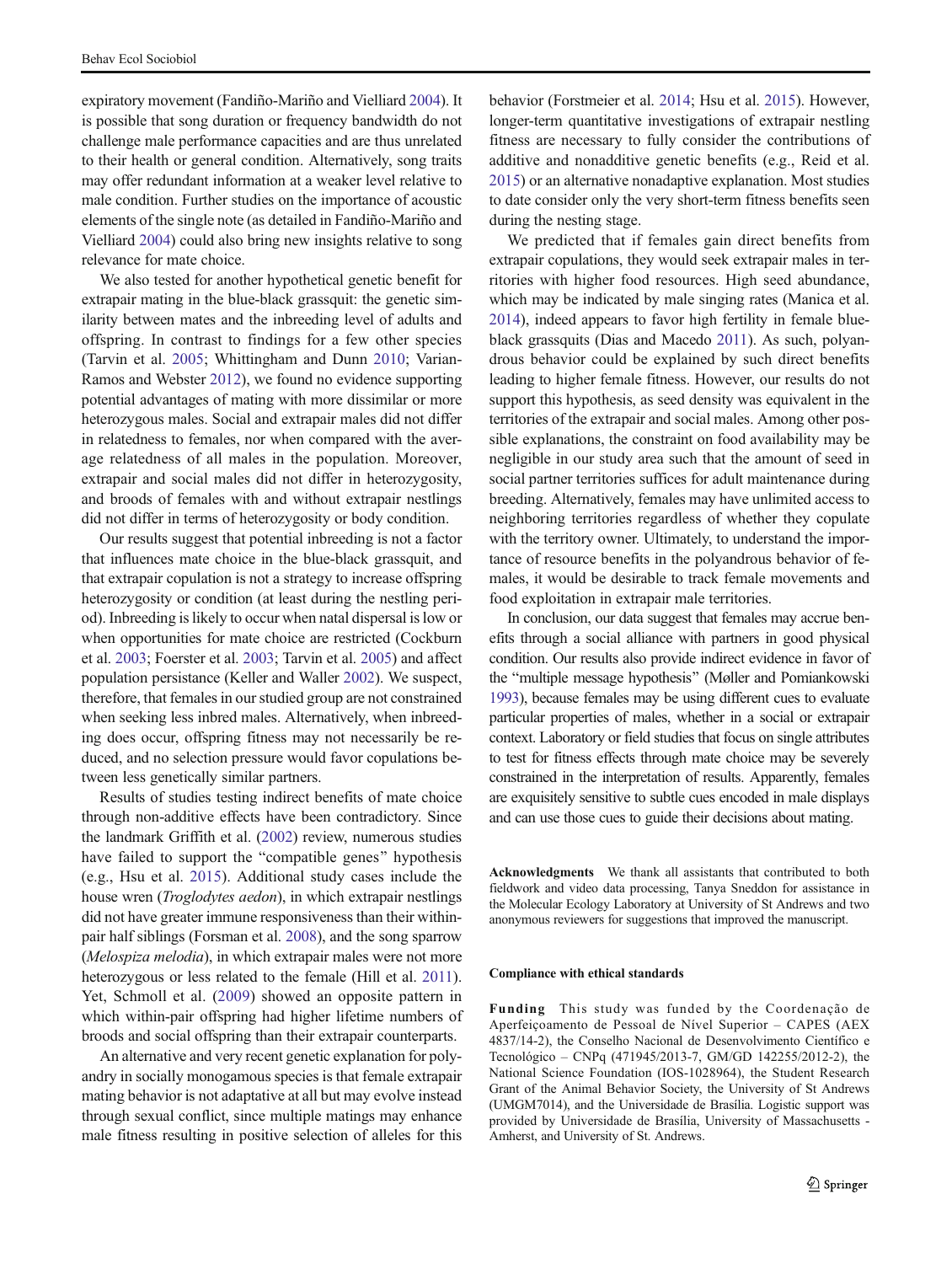<span id="page-11-0"></span>Conflict of interest The authors declare that they have no conflict of interest.

Ethical approval All methods used in this study are in accordance with ethical standards and Brazilian laws and were approved by the relevant authorities: Instituto Brasileiro do Meio Ambiente e dos Recursos Naturais Renováveis – IBAMA (license no. 17765-1) and by the Centro Nacional de Pesquisas para Conservação das Aves Silvestres – CEMAVE (license no. 1301).

Informed consent This article does not contain any studies with human participants performed by any of the authors.

## References

- Aguilar TM, Maia R, Santos ESA, Macedo RH (2008) Parasite levels in blue-black grassquits correlate with male displays but not female mate preference. Behav Ecol 19:292–301
- Akçay E, Roughgarden J (2007) Extra-pair paternity in birds: review of the genetic benefits. Evol Ecol Res 9:855–868
- Alberto F (2009) MsatAllele\_1.0: an R package to visualize the binning of microsatellite alleles. J Hered 100:394–397
- Alderton CC (1963) The breeding behavior of the blue-black grassquit. Condor 65:154–162
- Almeida JB, Macedo RH (2001) Lek-like mating system of the monogamous blue-black grassquit. Auk 118:404–411
- Amos W, Wilmer JW, Fullard K, Burg TM, Croxall JP, Bloch D, Coulson T (2001) The influence of parental relatedness on reproductive success. Proc R Soc Lond B 268:2021–2027
- Andersson M (1994) Sexual selection. Princeton University Press, Princeton, New Jersey
- Andersson M, Simmons LW (2006) Sexual selection and mate choice. Trends Ecol Evol 21:296–302
- Aparicio JM, Ortego J, Cordero PJ (2006) What should we weigh to estimate heterozygosity, alleles or loci? Mol Ecol 15:4659–4665
- Arct A, Drobniak SM, Cicho M (2015) Genetic similarity between mates predicts extrapair paternity—a meta-analysis of bird studies. Behav Ecol 26:959–968
- Arnqvist G, Kirkpatrick M (2005) The evolution of infidelity in socially monogamous passerines: the strength of direct and indirect selection on extrapair copulation behavior in females. Am Nat 165:S26–S37
- Arnavist G, Nilsson T (2000) The evolution of polyandry: multiple mating and female fitness in insects. Anim Behav 60:145–164
- Barske J, Schlinger BA, Wikelski M, Fusani L (2011) Female choice for male motor skills. Proc R Soc Lond B 278:3523–3528
- Bateman AJ (1948) Intra-sexual selection in Drosophila. Heredity 2: 349–368
- Bradbury JW, Vehrencamp SL (1998) Principles of animal communication, 2nd edn. Sinauer Associates, Sunderland, MA
- Brooks RC, Griffith SC (2010) Mate choice. In: Westneat DF, Fox CW (eds) Evolutionary behavioral ecology. Oxford University Press, Oxford, pp. 416–433
- Brown JL (1997) A theory of mate choice based on heterozygosity. Behav Ecol 8:60–65
- Burnham KP, Anderson DR (2002) Model selection and multimodel inference: a practical information-theoretic approach. Springer, New York, NY
- Burnham KP, Anderson DR, Huyvaert KP (2011) AIC model selection and multimodel inference in behavioral ecology: some background, observations, and comparisons. Behav Ecol Sociobiol 65:23–35
- Byers J, Waits L (2006) Good genes sexual selection in nature. P Natl Acad Sci USA 103:16343–16345
- Byers J, Hebets EA, Podos J (2010) Female mate choice based upon male motor performance. Anim Behav 79:771–778
- Candolin U (2003) The use of multiple cues in mate choice. Biol Rev 78: 575–595
- Carvalho CBV, Macedo RH, Graves JA (2006) Breeding strategies of a socially monogamous neotropical passerine: extra-pair fertilizations, behavior, and morphology. Condor 108:579–590
- Catchpole CK, Slater PJB (2008) Bird song: biological themes and variations, 2nd edn. Cambridge University Press, Cambridge
- Cockburn A, Osmond HL, Mulder RA, Green DJ, Double MC (2003) Divorce, dispersal and incest avoidance in the cooperatively breeding superb fairy-wren Malurus cyaneus. J Anim Ecol 72:189–202
- Cohas A, Bonenfant C, Gaillard J-M, Allainé D (2007) Are extra-pair young better than within-pair young? A comparison of survival and dominance in alpine marmot. J Anim Ecol 76:771–781
- Cooper BG, Goller F (2004) Multimodal signals: enhancement and constraint of song motor patterns by visual display. Science 303: 544–546
- Costa FJV, Macedo RH (2005) Coccidian oocyst parasitism in the blueblack grassquit: influence on secondary sex ornaments and body condition. Anim Behav 70:1401–1409
- Darwin C (1871) The descent of man, and selection in relation to sex. John Murray, London, UK
- Dias A (2009) Comparação e descrição de parâmetros acústicos do canto de Volatinia jacarina (Aves: Emberizidae) no contexto da seleção sexual. Dissertation, Universidade de Brasília
- Dias RI, Macedo RH (2011) Nest predation versus resources in a Neotropical passerine: constraints of the food limitation hypothesis. Ornis Fenn 88:30–39
- Dias RI, Castilho L, Macedo RH (2010) Experimental evidence that sexual displays are costly for nest survival. Ethology 116: 1011–1019
- Diniz P, Ramos DM, Macedo RH (2015) Attractive males are less than adequate dads in a multimodal signalling passerine. Anim Behav 102:109–117
- Doucet SM (2002) Structural plumage coloration, male body size, and condition in the blue-black grassquit. Condor 104:30–38
- DuVal EH (2007) Cooperative display and lekking behavior of the lance-tailed manakin (Chiroxiphia lanceolata). Auk 124: 1168–1185
- Elias DO, Lee N, Hebets EA, Mason AC (2006) Seismic signal production in a wolf spider: parallel versus serial multi-component signals. J Exp Biol 209:1074–1084
- Fandiño-Mariño H, Vielliard JME (2004) Complex communication signals: the case of the blue-black grassquit Volatinia jacarina (Aves, Emberizidae) song. Part I-A structural analysis. An Acad Bras Cienc 76:325–334
- Foerster K, Delhey K, Johnsen A, Lifjeld JT, Kempenaers B (2003) Females increase offspring heterozygosity and fitness through extra-pair matings. Nature 425:714–717
- Forsman AM, Vogel LA, Sakaluk SK, Johnson BG, Masters BS, Johnson SL, Thompson CF (2008) Female house wrens (Troglodytes aedon) increase the size, but not immunocompetence, of their offspring through extra-pair mating. Mol Ecol 17:3697–3706
- Forstmeier W, Nakagawa S, Griffith SC, Kempenaers B (2014) Female extra-pair mating: adaptation or genetic constraint? Trends Ecol Evol 29:456–464
- Freeman-Gallant CR, Taff CC, Morin DF, Dunn PO, Whittingham LA, Tsang SM (2009) Sexual selection, multiple male ornaments, and age- and condition-dependent signaling in the common yellowthroat. Evolution 64:1007–1017
- Gerlach NM, McGlothlin JW, Parker PG, Ketterson ED (2011) Promiscuous mating produces offspring with higher lifetime fitness. Proc R Soc Lond B 279:860–866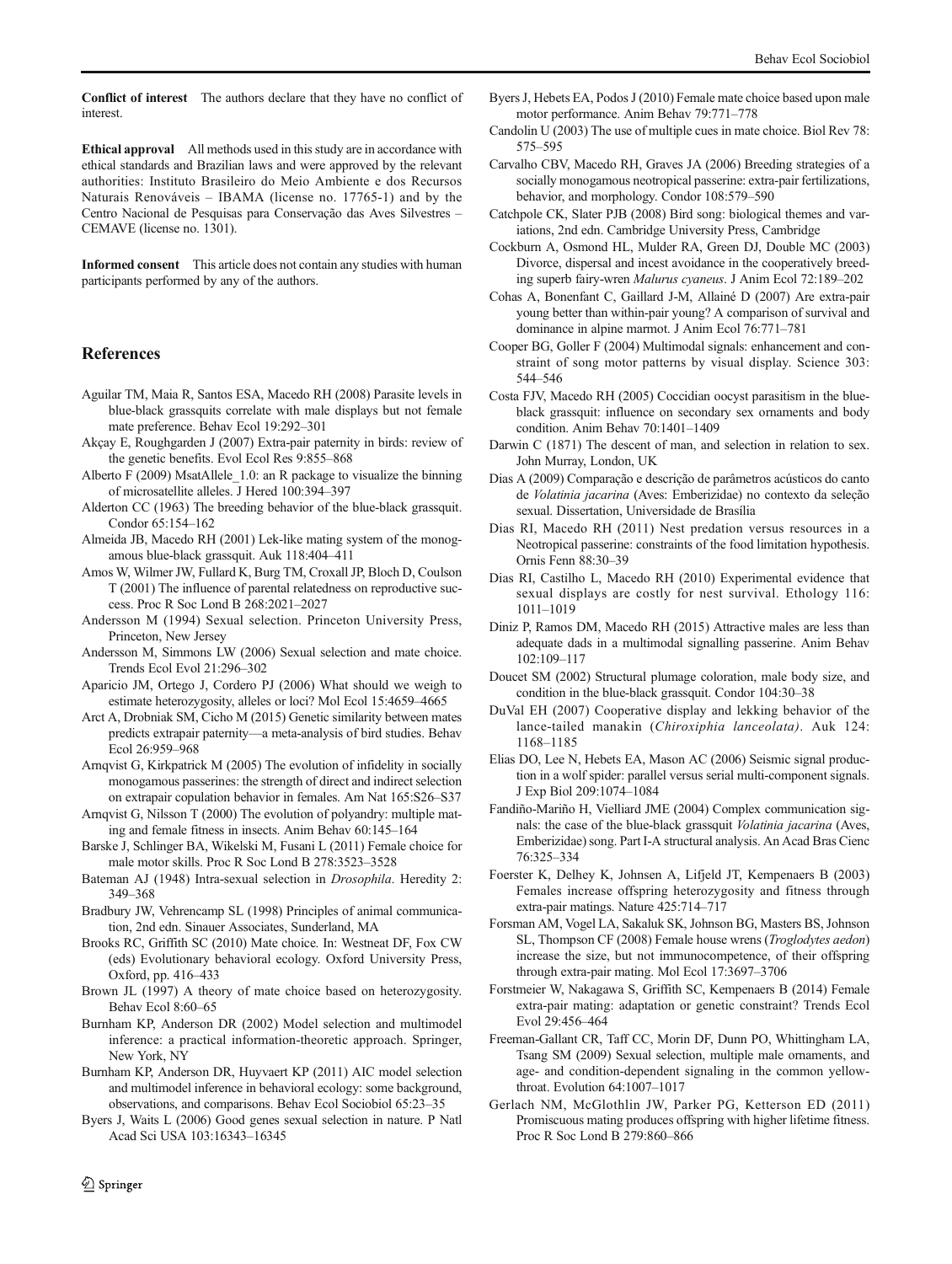- <span id="page-12-0"></span>Gowaty PA (1996) Battles of the sexes and origins of monogamy. In: Black JM (ed) Partnerships in birds: the study of monogamy. Oxford University Press, London, pp. 21–52
- Gray EM (1997) Female red-winged blackbirds accrue material benefits from copulating with extra-pair males. Anim Behav 53:625–639
- Gray B, Bailey NW, Poon M, Zuk M (2014) Multimodal signal compensation: do field crickets shift sexual signal modality after the loss of acoustic communication? Anim Behav 93:243–248
- Griffith SC, Owens IPF, Thuman KA (2002) Extra pair paternity in birds: a review of interspecific variation and adaptive function. Mol Ecol 11:2195–2212
- Grunst AS, Grunst ML (2014) Multiple sexual pigments, assortative social pairing, and genetic paternity in the yellow warbler (Setophaga petechia). Behav Ecol Sociobiol:1451–1463
- Hardy OJ, Vekemans X (2002) SPAGeDi: a versatile computer program to analyse spatial genetic structure at the individual or population levels. Mol Ecol Notes 2:618–620
- Hebets EA, Papaj DR (2005) Complex signal function: developing a framework of testable hypotheses. Behav Ecol Sociobiol 57:197–214
- Hill CE, Akçay Ç, Campbell SE, Beecher MD (2011) Extrapair paternity, song, and genetic quality in song sparrows. Behav Ecol 22:73–81
- Hoffman JI, Forcada J, Trathan PN, Amos W (2007) Female fur seals show active choice for males that are heterozygous and unrelated. Nature 445:912–914
- Hsu Y-H, Schroeder J, Winney I, Burke T, Nakagawa S (2014) Costly infidelity: low lifetime fitness of extra-pair offspring in a passerine bird. Evolution, 2873–2884
- Hsu Y-H, Schroeder J, Winney I, Burke T, Nakagawa S (2015) Are extrapair males different from cuckolded males? A case study and a metaanalytic examination. Mol Ecol 24:1558–1571
- Jennions MD, Petrie M (2000) Why do females mate multiply? A review of the genetic benefits. Biol Rev 75:21–64
- Johnstone RA (1996) Multiple displays in animal communication: "backup signals" and "multiple messages.". Philos T Roy Soc B 351:329–338
- Johnstone RA (1997) The evolution of animal signals. In: Krebs JR, Davies NB (eds) Behavioural ecology, 4th edn. Blackwell Publishing, Oxford, pp. 155–178
- Kalinowski ST, Taper ML, Marshall TC (2007) Revising how the computer program CERVUS accommodates genotyping error increases success in paternity assignment. Mol Ecol 16:1099–1106
- Keller LF, Waller DM (2002) Inbreeding effects in wild populations. Trends Ecol Evol 17:230–241
- Kokko H, Jennions MD, Brooks R (2006) Unifying and testing models of sexual selection. Annu Rev Ecol Evol S 37:43–66
- Lehtonen TK, Kvarnemo C (2015) Odour cues from suitors' nests determine mating success in a fish. Biol Lett 11:20150021
- Lukianchuk KC, Doucet SM (2014) Cooperative courtship display in Long-tailed Manakins Chiroxiphia linearis: predictors of courtship success revealed through full characterization of display. J Ornithol 155:729–743
- Maia R, Macedo RH (2011) Achieving luster: prenuptial molt pattern predicts iridescent structural coloration in blue-black grassquits. J Ornithol 152:243–252
- Manica LT, Podos J, Graves J, Macedo RH (2013) Flights of fancy: mating behavior, displays and ornamentation in a neotropical bird. In: Macedo R, Machado G (eds) Sexual selection. Perspectives and models from the Neotropics. Academic Press, San Diego, CA, pp. 391–407
- Manica LT, Maia R, Dias A, Podos J, Macedo RH (2014) Vocal output predicts territory quality in a Neotropical songbird. Behav Process 109:21–26
- Manica LT, Macedo RH, Graves J, Podos J (2016) Vigor and skill in the acrobatic mating display of a neotropical songbird. Behav Ecol (in press)
- Mazerolle MJ (2010) AICcmodavg: model selection and multimodel inference based on (Q)AIC(c). R package version 1.25, [https://www.r](https://www.r-project.org)[project.org](https://www.r-project.org)
- Michalczyk Ł, Millard AL, Martin OY, Lumley AJ, Emerson BC, Chapman T, Gage MJG (2011) Inbreeding promotes female promiscuity. Science 333:1739–1742
- Møller AP, Pomiankowski A (1993) Why have birds got multiple sexual ornaments? Behav Ecol Sociobiol 32:167–176
- Møller AP, Saino N, Taramino G, Galeotti P, Ferrario S (1998) Paternity and multiple signaling: effects of a secondary sexual character and song on paternity in the barn swallow. Am Nat 151:236–242
- Neff BD, Pitcher TE (2005) Genetic quality and sexual selection: an integrated framework for good genes and compatible genes. Mol Ecol 14:19–38
- Nichols HJ, Cant MA, Sanderson JL (2015) Adjustment of costly extragroup paternity according to inbreeding risk in a cooperative mammal. Behav Ecol 26:1486–1494
- Nowicki S, Peters S, Podos J (1998) Song learning, early nutrition, and sexual selection in songbirds. Am Zool 38:179–190
- O'Loghlen AL, Rothstein SI (2010a) Multimodal signalling in a songbird: male audiovisual displays vary significantly by social context in brown-headed cowbirds. Anim Behav 79:1285–1292
- O'Loghlen AL, Rothstein SI (2010b) It's not just the song: male visual displays enhance female sexual responses to song in brown-headed cowbirds. Condor 112:615–621
- Partan S, Marler P (2005) Issues in the classification of multimodal communication signals. Am Nat 166:231–245
- Podos J (1997) A performance constraint on the evolution of trilled vocalizations in a songbird family (Passeriformes: Emberizidae). Evolution 51:537–551
- Queller D, Goodnight K (1989) Estimating relatedness using genetic markers. Evolution 43:258–275
- R Core Team (2014) R: A language and environment for statistical computing. R Foundation for Statistical Computing, Vienna, Austria, [http://www.R-project.org](http://www.r-project.org)/
- Reid JM, Arcese P, Sardell RJ, Keller LF (2011) Additive genetic variance, heritability, and inbreeding depression in male extra-pair reproductive success. Am Nat 177:177–187
- Reid JM, Arcese P, Keller LF, Germain RR, Duthie AB, Losdat S, Wolak ME, Nietlisbach P (2015) Quantifying inbreeding avoidance through extra-pair reproduction. Evolution 69:59–74
- Rousset F (2008) GENEPOP'007: a complete re-implementation of the GENEPOP software for Windows and Linux. Mol Ecol Resour 8: 103–106
- Rubenstein DR (2007) Female extrapair mate choice in a cooperative breeder: trading sex for help and increasing offspring heterozygosity. Proc R Soc Lond B 274:1895–1903
- Schmoll T, Schurr FM, Winkel W, Epplen JT, Lubjuhn T (2009) Lifespan, lifetime reproductive performance and paternity loss of within-pair and extra-pair offspring in the coal tit Periparus ater. Proc R Soc Lond B 276:337–345
- Schneider C, Rasband W, Eliceiri K (2012) NIH Image to ImageJ: 25 years of image analysis. Nat Methods 9:671–675
- Searcy WA, Nowicki S (2005) The evolution of animal communication: reliability and deception in signaling systems. Princeton University Press, Princeton, NJ
- Seutin G, White BN, Boag PT (1991) Preservation of avian blood and tissue samples for DNA analyses. Can J Zool 69:82–90
- Sick H (2001) Ornitologia brasileira. Editora Nova Fronteira, Rio de Janeiro, RJ
- Simmons LW (2005) The evolution of polyandry: sperm competition, sperm selection, and offspring viability. Annu Rev Ecol Evol S 36:125–146
- Taff CC, Steinberger D, Clark C, Belinsky K, Sacks H, Freeman-Gallant CR, Dunn PO, Whittingham LA (2012) Multimodal sexual selection in a warbler: plumage and song are related to different fitness components. Anim Behav 84:813–821
- Tarvin KA, Webster MS, Tuttle EM, Pruett-Jones S (2005) Genetic similarity of social mates predicts the level of extrapair paternity in splendid fairy-wrens. Anim Behav 70:945–955